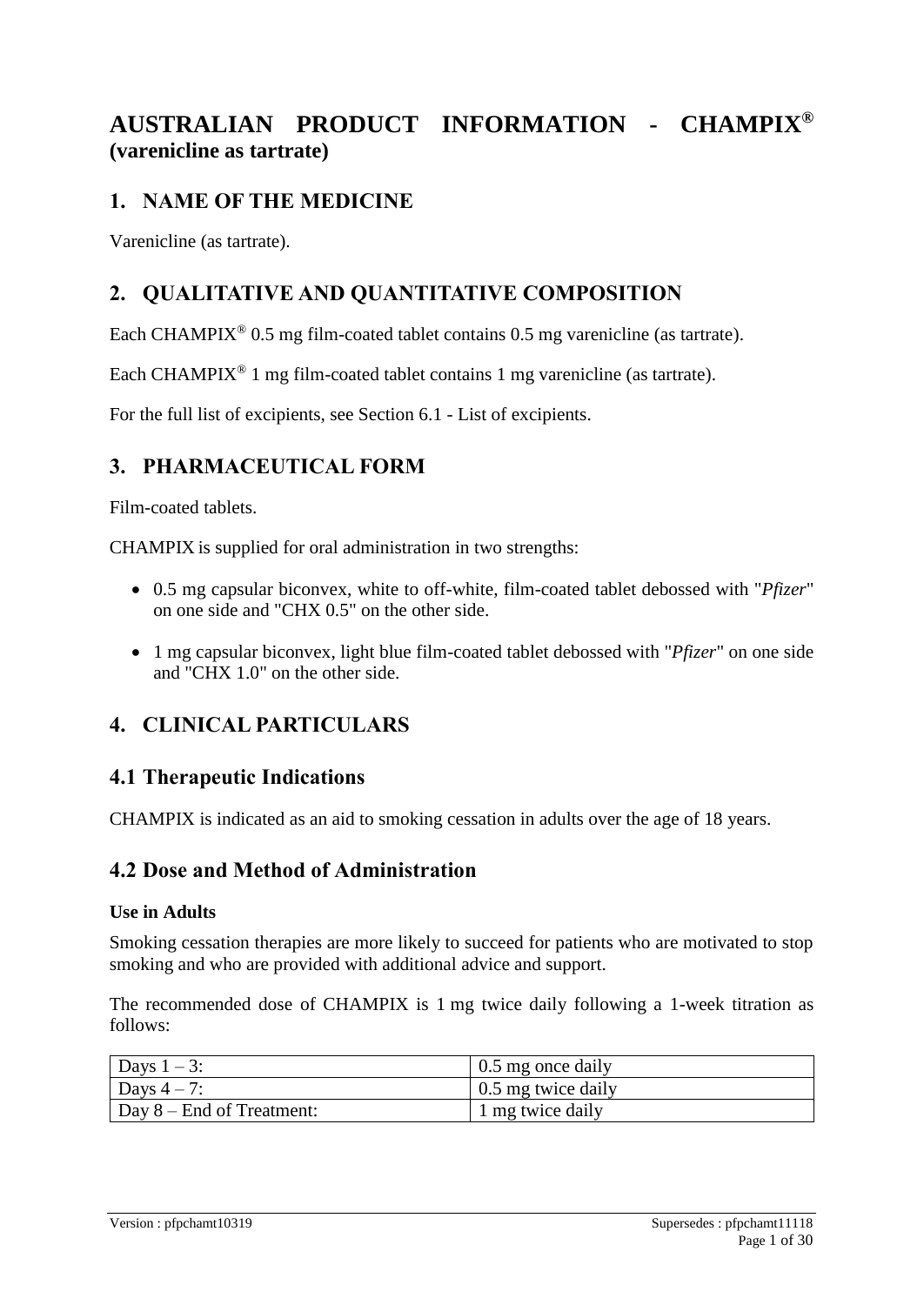The patient should set a date to stop smoking. CHAMPIX dosing should start 1–2 weeks before this date. Alternatively, a flexible approach to quitting smoking may be adopted. Patients can begin varenicline dosing and then quit smoking between days 8 and 35 of treatment (see Section 5.1 – Pharmacodynamic Properties, Clinical Trials, Flexible Quit Date Study).

Patients should be treated with CHAMPIX for 12 weeks. For patients who have successfully stopped smoking at the end of 12 weeks, an additional course of 12 weeks treatment with CHAMPIX at 1 mg twice daily is recommended to further increase the likelihood of long-term abstinence.

A gradual approach to quitting smoking with varenicline should be considered for patients who are not able or willing to quit abruptly. Patients should reduce smoking by 50% from baseline within the first four weeks, by an additional 50% in the next four weeks, and continue reducing with the goal of reaching complete abstinence by 12 weeks. Patients should then continue taking varenicline for an additional 12 weeks for a total of 24 weeks of treatment (see Section 5.1 – Pharmacodynamic Properties, Clinical Trials, Gradual Approach to Quitting Smoking Study).

Patients who are motivated to quit and who do not succeed in stopping smoking during prior varenicline therapy, or who relapse after treatment, should be encouraged to make another attempt once factors contributing to the failed attempt have been identified and addressed (see Section 5.1 – Pharmacodynamic Properties, Clinical Trials**,** Re-treatment with Varenicline Study).

CHAMPIX tablets should be swallowed whole with water. CHAMPIX can be taken with or without food.

Dose tapering of CHAMPIX is not required at the end of treatment.

#### **Use in Renal Impairment**

No dosage adjustment is necessary for patients with mild to moderate renal impairment.

For patients with severe renal impairment, the recommended dose of CHAMPIX is 1 mg once daily. Dosing should begin at 0.5 mg once daily for the first 3 days then increase to 1 mg once daily (see Section 5.2 - Pharmacokinetic Properties).

Based on insufficient clinical experience with CHAMPIX in patients with end stage renal disease, treatment is not recommended in this patient population (see Section 5.2 - Pharmacokinetic Properties, Special Populations).

#### **Use in Hepatic Impairment**

No dosage adjustment is necessary for patients with hepatic impairment (see Section 5.2 - Pharmacokinetic Properties).

#### **Use in the Elderly**

No dosage adjustment is necessary for elderly patients (see Section 5.2 - Pharmacokinetic Properties). Because elderly patients are more likely to have decreased renal function, prescribers should consider the renal status of an elderly patient.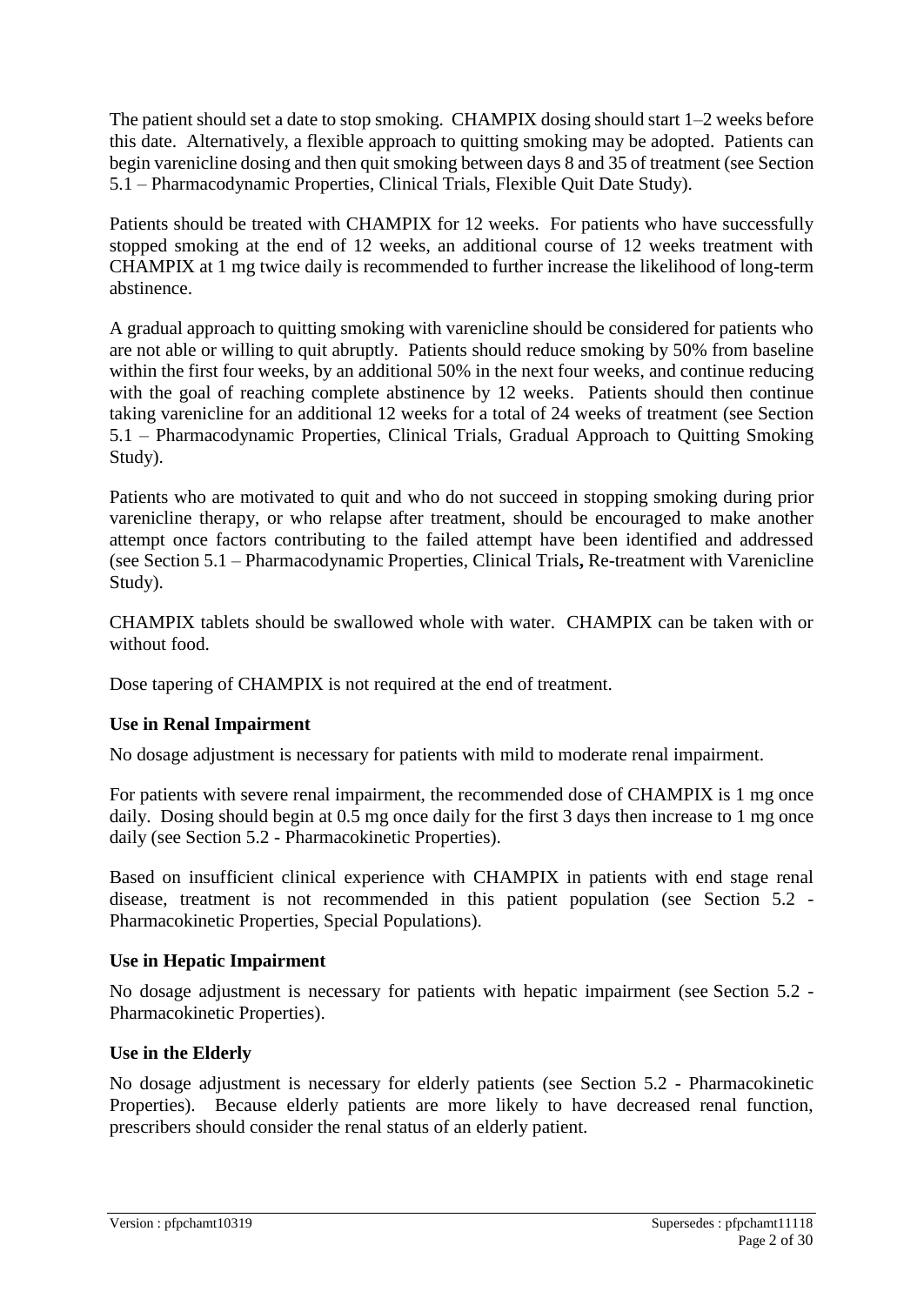### **Use in Paediatric and Adolescent Patients**

CHAMPIX is not recommended for use in paediatric and adolescent patients because its efficacy in this population was not demonstrated (see Section 5.1 – Pharmacodynamic Properties, Clinical Trials, Paediatric and Adolescent Population and Section 5.2 - Pharmacokinetic Properties – Use in Paediatric and Adolescent Patients).

### **4.3 Contraindications**

Hypersensitivity to the active substance or to any of the excipients.

### **4.4 Special Warnings and Precautions for Use**

#### **Effects of Smoking Cessation**

Physiological changes resulting from smoking cessation, with or without treatment with CHAMPIX, may alter pharmacokinetics or pharmacodynamics of some drugs, for which dosage adjustment may be necessary (examples include theophylline, warfarin and insulin). As smoking induces CYP1A2, smoking cessation may result in an increase of plasma levels of CYP1A2 substrates.

Smoking cessation, with or without pharmacotherapy, has been associated with the exacerbation of underlying psychiatric illness (e.g. depression). Care should be taken with patients with a history of psychiatric illness and patients should be advised accordingly.

At the end of treatment, discontinuation of CHAMPIX was associated with an increase in irritability, urge to smoke, depression, and/or insomnia in up to 3% of patients. The prescriber should inform the patient accordingly.

#### **Psychiatric Symptoms**

**Serious neuropsychiatric symptoms have occurred in patients being treated with CHAMPIX. Patients and their families, friends or carers should be advised that the patient should stop taking CHAMPIX and contact a healthcare professional immediately if changes in behaviour or thinking, agitation or depressed mood that are not typical for the patient are observed, or if patient develops suicidal ideation or suicidal behaviour.**

Doctors should discuss the efficacy and safety profile of CHAMPIX with patients attempting to quit smoking with CHAMPIX and advise them of the possible emergence of neuropsychiatric symptoms. Patients and their families, friends or carers should be alerted to the need to monitor for neuropsychiatric symptoms including changes in behaviour or thinking, anxiety, psychosis, mood swings, agitation, aggression, depressed mood, suicidal ideation and suicidal behaviour. Patients should be advised that alcohol intake may increase the risk of experiencing neuropsychiatric events during treatment with CHAMPIX.

Patients and their families, friends or carers should be encouraged to report any history of psychiatric illness prior to initiating treatment. There have been post-marketing reports of neuropsychiatric symptoms, some serious, as well as worsening of pre-existing psychiatric illness. A causal association between CHAMPIX and these symptoms has not been established although association cannot be excluded.Some cases may have been complicated by the symptoms of nicotine withdrawal in patients who stopped smoking; however, some of these symptoms have occurred in patients who continued to smoke. In many post-marketing cases,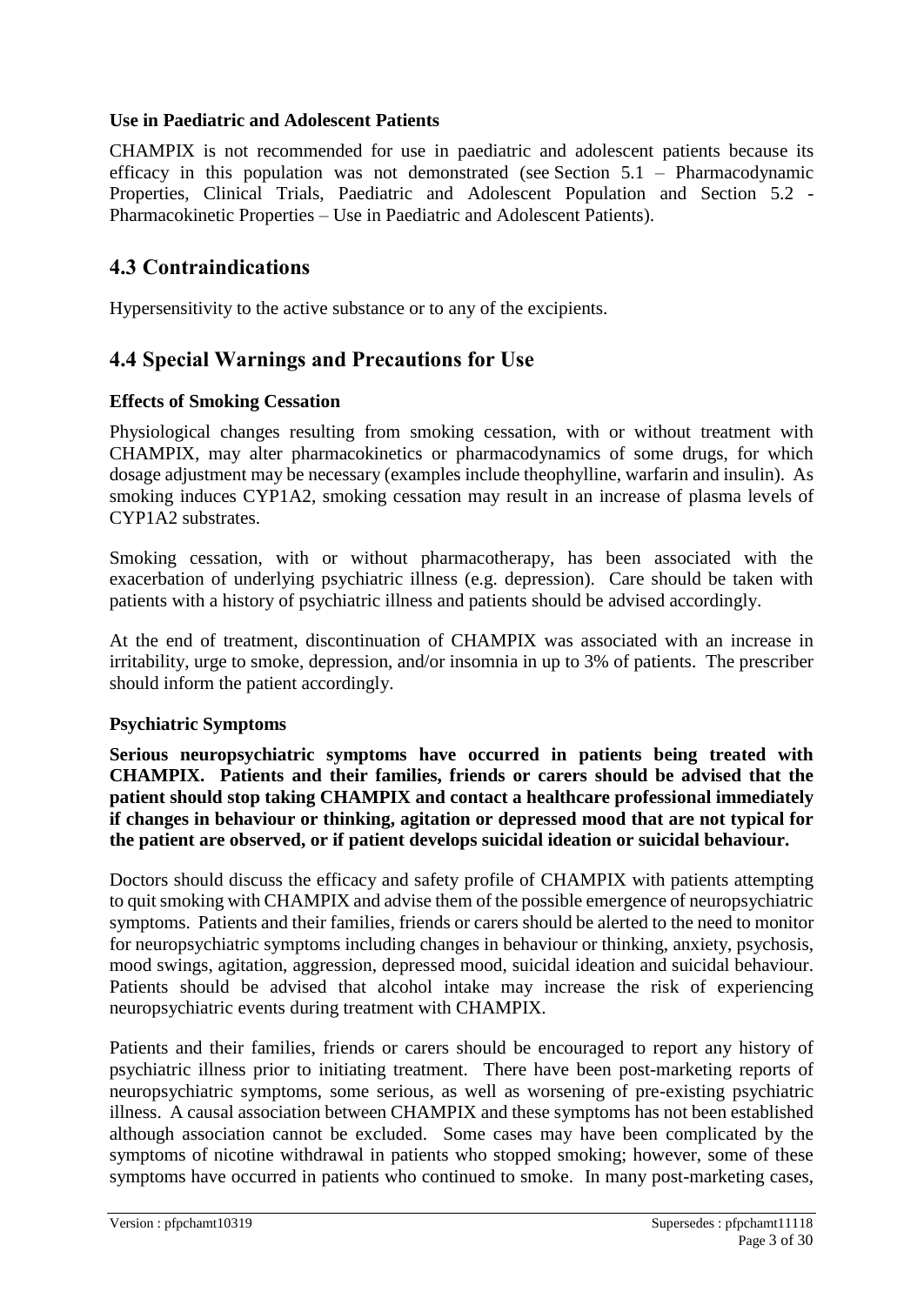resolution of symptoms after discontinuation of CHAMPIX was reported, although in some cases the symptoms persisted; therefore, ongoing follow up should be provided until symptoms resolve. Doctors and other healthcare professionals should continue to monitor patients for the development of neuropsychiatric symptoms.

### *Neuropsychiatric Study*

See Section 5.1 – Pharmacodynamic Properties, Clinical Trials, Study in Patients with and without a History of Psychiatric Disorder and Section 4.8 – Adverse Effects (Undesirable Effects), Special Populations.

### *Meta-analysis*

A meta-analysis of 5 randomised, double blind, placebo controlled trials, including 1907 patients (1130 varenicline, 777 placebo), was conducted to assess suicidal ideation and behaviour as reported on the Columbia-Suicide Severity Rating Scale (C-SSRS). This meta-analysis included one trial  $(N=127)$  in patients with a history of schizophrenia or schizoaffective disorder and another trial (N=525) in patients with a history of depression. The results showed no increase in the incidence of suicidal ideation and/or behaviour in patients treated with varenicline compared to patients treated with placebo, with a Risk Ratio (RR) of 0.79 (95% Confidence Interval [CI]: 0.46, 1.36), as shown in the table below. Forty-eight (48) of the 55 patients who reported suicidal ideation or behaviour (24 varenicline, 24 placebo) were from the two trials that enrolled patients with a history of schizophrenia, schizoaffective disorder, or depression. The majority of patients in both the varenicline and placebo groups who reported suicidal ideation and/or behaviour on the C-SSRS during treatment period had a pre-dosing C-SSRS positive history (23 [82%]) and (17 [63%]) respectively. Few patients reported these events in the other three trials (4 varenicline, 3 placebo), which generally excluded individuals with a known psychiatric history.

| Table 1 Number of Patients and Risk Ratio for Suicidal Ideation and/or Behaviour Reported<br>on C-SSRS from a Meta-Analysis of 5 Clinical Trials Comparing Varenicline to Placebo |                  |         |  |  |  |
|-----------------------------------------------------------------------------------------------------------------------------------------------------------------------------------|------------------|---------|--|--|--|
| <b>Placebo</b><br><b>Varenicline</b><br>$(N=1130)$<br>$(N=777)$                                                                                                                   |                  |         |  |  |  |
| Patients with suicidal ideation and/or behaviour* $[n (%)]^{**}$                                                                                                                  | 28(2.5)          | 27(3.5) |  |  |  |
| Patient-years of exposure                                                                                                                                                         | 325              | 217     |  |  |  |
| Risk Ratio $# (RR; 95\% \text{ CI})$                                                                                                                                              | 0.79(0.46, 1.36) |         |  |  |  |

\* Of these, one patient in each treatment arm reported suicidal behaviour

\*\* Patients with events up to 30 days after treatment; % are not weighted by study

# RR of incidence rates per 100 patient years

A meta-analysis of 18 double-blind, randomised, placebo-controlled clinical trials assessed the neuropsychiatric safety of varenicline. These trials included the 5 trials described above that used the C-SSRS, and a total of 8521 patients (5072 varenicline, 3449 placebo). Sixteen of the 18 trials generally excluded individuals with a history of neuropsychiatric disease. The results showed a similar incidence of combined neuropsychiatric adverse events, other than sleep disorders, in patients treated with varenicline compared to patients treated with placebo, with a risk ratio (RR) of 1.01 (95% CI: 0.88, 1.15). Pooled data from these 18 trials showed a similar incidence rate of individual categories of psychiatric events in patients treated with varenicline compared to patients treated with placebo. The table below describes the most frequently  $(\geq 1\%)$ reported categories of adverse events related to psychiatric safety other than sleep disorders and disturbances.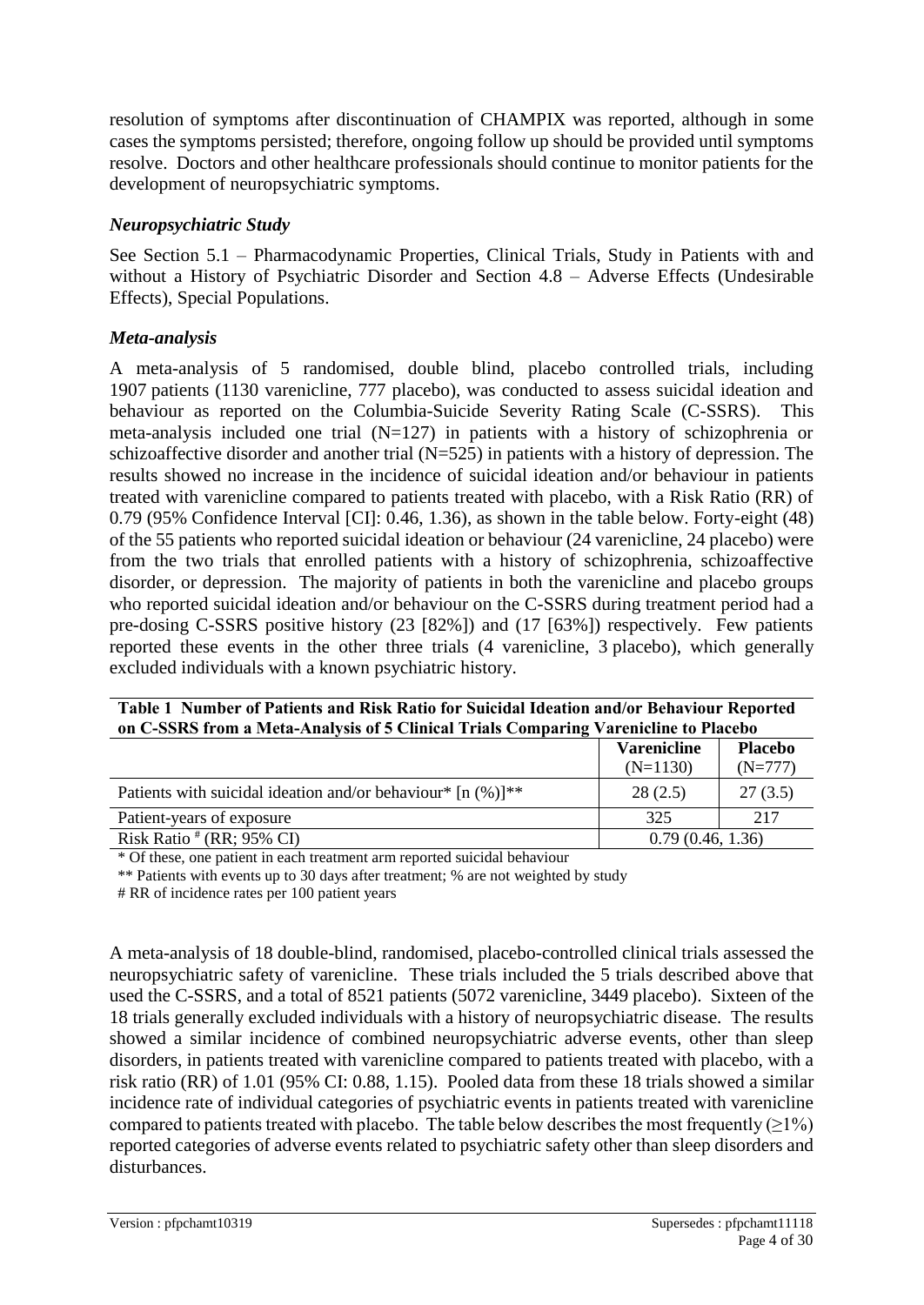#### **Table 2 Psychiatric Adverse Events Occurring in ≥ 1% of Patients from Pooled Data from 18 Clinical Trials**

|                                                  | <b>Varenicline</b> | <b>Placebo</b> |
|--------------------------------------------------|--------------------|----------------|
|                                                  | $(N=5072)$         | $(N=3449)$     |
| Anxiety disorders and symptoms                   | 253(5.0)           | 206(6.0)       |
| Depressed mood disorders and disturbances        | 179(3.5)           | 108(3.1)       |
| Mood disorders and disturbances NEC <sup>*</sup> | 116(2.3)           | 53 (1.5)       |

 $*$  NEC = Not Elsewhere Classified

Counts (percentages) corresponds to the number of patients reporting the event

#### *Observational Studies*

Four observational studies, each including 10,000 to 30,000 users of varenicline in the adjusted analyses, compared the risk of serious neuropsychiatric events, including neuropsychiatric hospitalisations and fatal and non-fatal self-harm, in patients treated with varenicline versus patients prescribed NRT or bupropion. One study looked at rates of suicide, self-harm and treated depression and the other three looked at neuropsychiatric events requiring hospitalisation or emergency room visit.All studies were retrospective cohort studies and included patients with and without a psychiatric history. All studies used statistical methods to control for confounding factors, including preferential prescribing of varenicline to healthier patients, although there is the possibility of residual confounding.

Two of the studies found no difference in risk of neuropsychiatric hospitalisations between varenicline users and NRT patch users (Hazard Ratio [HR] 1.14; 95% Confidence Interval [CI]: 0.56–2.34 in the first study, and 0.76; 95% CI: 0.40-1.46 in the second study). However, the power to detect differences in these two studies was limited, especially for rare events. The third study reported no difference in risk of psychiatric adverse events diagnosed during an emergency department visit or inpatient admission between varenicline users and bupropion users (HR 0.85; 95% CI: 0.55-1.30). The fourth study showed no evidence of a higher risk of fatal and non-fatal self-harm (HR of 0.88; 95% CI: 0.52-1.49) in patients prescribed varenicline compared to patients prescribed NRT. The occurrence of detected suicide was rare during the three months after patients initiated any drug treatment (two cases in 31,260 varenicline users and six cases in 81,545 NRT users).

#### **Accidental Injury, Including While Driving or Operating Machinery**

There have been post-marketing reports of traffic accidents, near-miss incidents in traffic, and other accidental injuries in patients taking CHAMPIX. In some cases, the patients reported somnolence, dizziness, loss of consciousness (blackouts), seizures or difficulty concentrating.

Therefore, patients should be advised not to engage in potentially hazardous activities, such as driving or operating complex machinery, until they know how CHAMPIX may affect them.

#### **Seizures**

In clinical trials and post-marketing experience there have been reports of seizures in patients with or without a history of seizures, treated with varenicline. Varenicline should be used cautiously in patients with a history of seizures or other conditions that potentially lower the seizure threshold. Advise patients to discontinue CHAMPIX and immediately contact a healthcare provider if they experience a seizure while on treatment.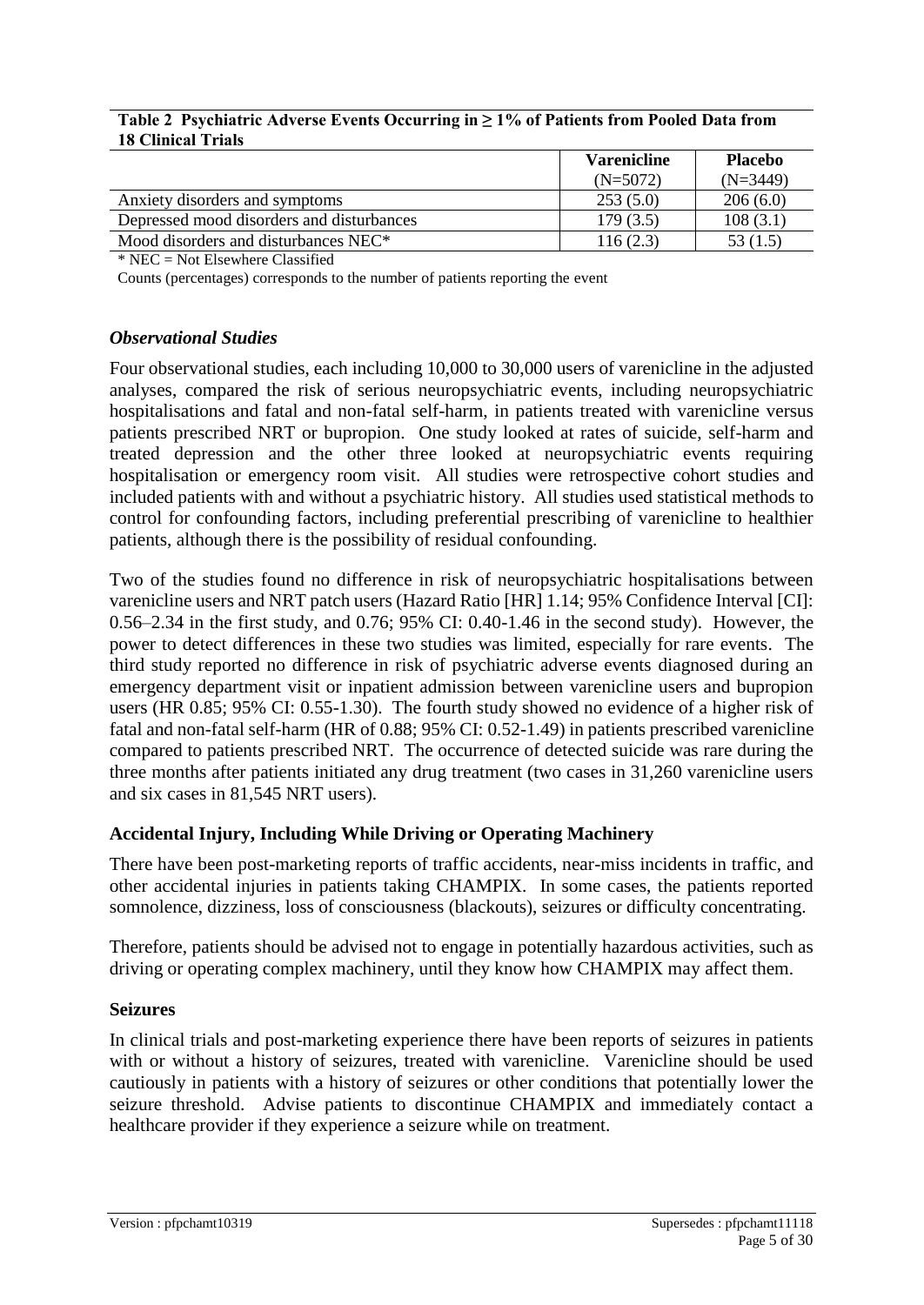### **Hypersensitivity Reactions**

There have been post-marketing reports of hypersensitivity reactions including angioedema in patients treated with CHAMPIX. Clinical signs included swelling of the face, mouth (tongue, lips and gums), neck (throat and larynx) and extremities. There were rare reports of life-threatening angioedema requiring urgent medical attention due to respiratory compromise. Patients experiencing these symptoms should discontinue treatment with CHAMPIX and contact a health care provider immediately (see Section 4.8 – Adverse effects (Undesirable Effects), Post-Marketing Experience).

### **Skin Reactions**

There have also been post-marketing reports of rare but severe cutaneous reactions, including Stevens-Johnson Syndrome and Erythema Multiforme in patients using CHAMPIX. As these skin reactions can be life-threatening, patients should discontinue treatment at the first sign of rash or skin reaction and contact a healthcare provider immediately (see Section 4.8 – Adverse Effects (Undesirable Effects), Post-Marketing Experience).

### **Cardiovascular Events**

In a post-marketing randomised, controlled study of 703 patients with stable cardiovascular (CV) disease, deaths and serious CV events occurring over the 52 weeks of the study (treatmentemergent and non-treatment-emergent) were adjudicated by a blinded, independent committee. The following adjudicated treatment-emergent events (on-treatment or up to 30 days after treatment) occurred with a frequency  $\geq 1\%$  in either treatment group: nonfatal myocardial infarction (1.1% vs. 0.3% for varenicline and placebo, respectively), and hospitalisation for angina pectoris (0.6% vs. 1.1%). During non-treatment follow up to 52 weeks, adjudicated events with a frequency  $\geq$ 1% included need for coronary revascularisation (2.0% vs. 0.6%), hospitalisation for angina pectoris (1.7% vs. 1.1%), and new diagnosis of peripheral vascular disease (PVD) or admission for a PVD procedure (1.4% vs. 0.6%). Some of the patients requiring coronary revascularisation underwent the procedure as part of management of nonfatal MI and hospitalisation for angina. Cardiovascular death occurred in 0.3% of patients in the varenicline arm and 0.6% of patients in the placebo arm over the course of the 52 week study.

In the above smoking cessation study in patients with stable CV disease and in a meta-analysis of 15 clinical trials, which included the smoking cessation trial of patients with stable CV disease, some CV events were reported more frequently in patients treated with varenicline compared to placebo. These events occurred primarily in patients with known CV disease. No causal relationship between these events and varenicline has been established. In a large smoking cessation trial that assessed CV safety in patients with and without a history of psychiatric disorder, major CV events (CV death, non-fatal MI, non-fatal stroke) were reported less frequently in patients treated with varenicline compared to placebo. In these studies, major CV events were infrequent overall and all-cause and CV mortality was lower in patients treated with varenicline compared to patients treated with placebo.

Smoking is an independent and major risk factor for cardiovascular disease. Patients should be advised to seek medical attention in the event of new or worsening cardiovascular symptoms or if they experience signs and symptoms of myocardial infarction or stroke. Patients with known cardiovascular disease require ongoing assessment and management of other risk factors for cardiovascular disease (see Section 5.1 – Pharmacodynamic Properties, Clinical Trials, Cardiovascular Disease Study).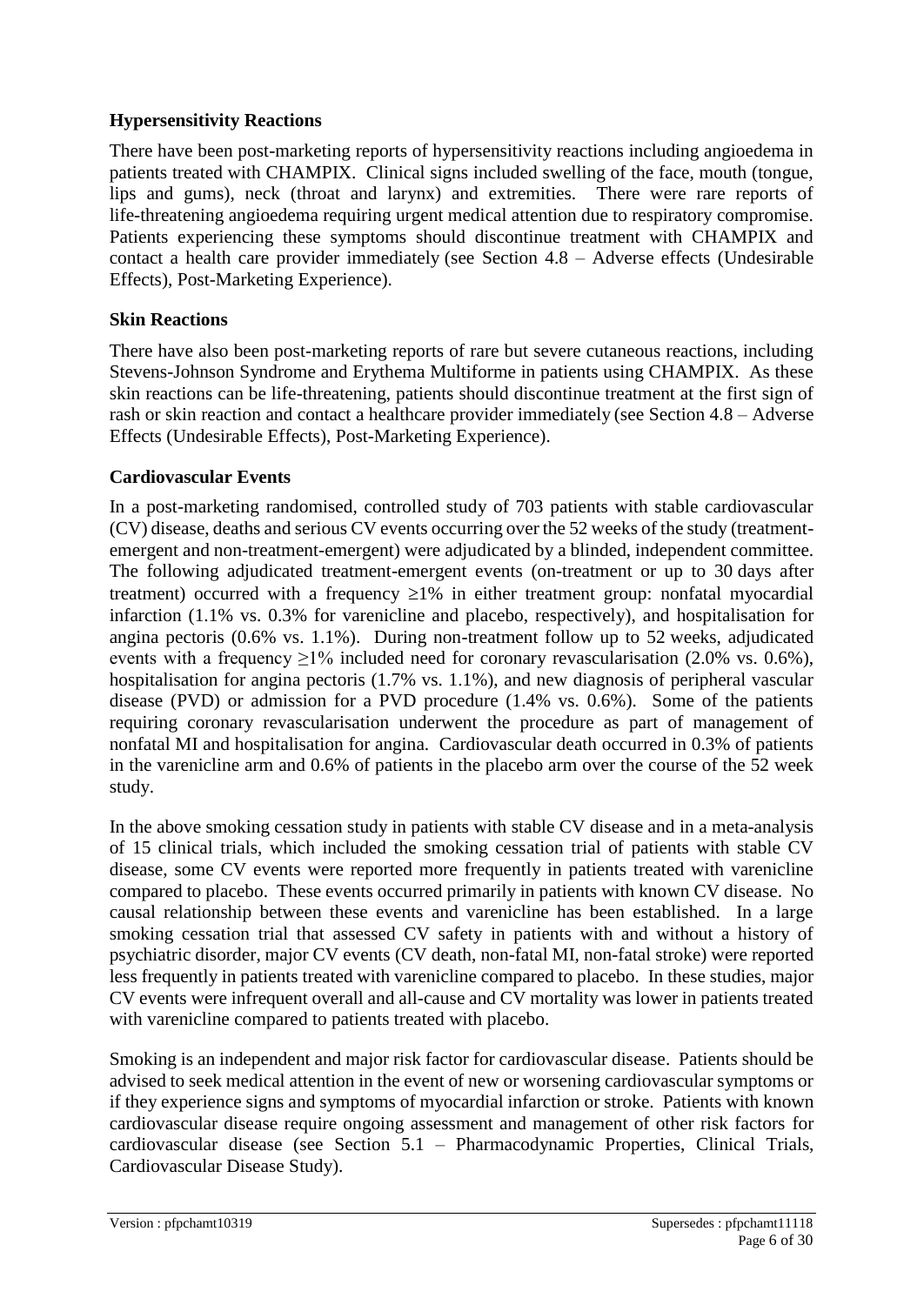### **Somnambulism**

Cases of somnambulism have been reported in patients taking CHAMPIX. Some cases described harmful behaviour to self, others, or property. Instruct patients to discontinue CHAMPIX and notify their healthcare provider if they experience somnambulism.

### **Use in the Elderly**

No dosage adjustment is necessary for elderly patients (see Section 5.2 - Pharmacokinetic Properties). Because elderly patients are more likely to have decreased renal function, prescribers should consider the renal status of an elderly patient.

### **Use in Paediatric and Adolescent Patients**

CHAMPIX is not recommended for use in patients <19 years of age because its efficacy in this population was not demonstrated (see Section 5.1 – Pharmacodynamic Properties, Clinical Trials, Paediatric and Adolescent Population and Section 5.2 - Pharmacokinetic Properties – Use in Paediatric and Adolescent Patients).

### **Effects on Laboratory Tests**

No data available.

## **4.5 Interactions with Other Medicines and Other Forms of Interactions**

Based on varenicline characteristics and clinical experience to date, varenicline has no known clinically meaningful drug interactions. No dosage adjustment of varenicline or co-administered drugs listed below is recommended.

*In vitro* studies demonstrate that varenicline tartrate does not inhibit cytochrome P450 enzymes  $(IC<sub>50</sub>> 6,400$  ng/mL). The P450 enzymes tested for inhibition were: 1A2, 2A6, 2B6, 2C8, 2C9, 2C19, 2D6, 2E1, and 3A4/5. Also, in human hepatocytes *in vitro*, varenicline was shown not to induce the activity of cytochrome P450 enzymes 1A2 and 3A4. Therefore, varenicline tartrate is unlikely to alter the pharmacokinetics of compounds that are primarily metabolised by cytochrome P450 enzymes.

*In vitro* studies demonstrate that varenicline tartrate does not inhibit human renal transport proteins at therapeutic concentrations. Therefore, drugs that are cleared by renal secretion (e.g. metformin – see below) are unlikely to be affected by varenicline tartrate.

*In vitro* studies demonstrate that active renal secretion of varenicline tartrate is mediated by the human organic cation transporter, OCT2. Co-administration with inhibitors of OCT2 does not require a dose adjustment of CHAMPIX as the increase in systemic exposure to varenicline tartrate is not expected to be clinically meaningful (see cimetidine interaction below). Furthermore since metabolism of varenicline tartrate contributes to less than 10% of its clearance, drugs known to affect the cytochrome P450 system are unlikely to alter the pharmacokinetics of varenicline tartrate (see Section 5.2 - Pharmacokinetic Properties) and therefore a dose adjustment of CHAMPIX would not be required.

*Metformin*: Varenicline tartrate (1 mg twice daily) did not affect the pharmacokinetics of metformin (500 mg twice daily), which is a substrate of OCT2. Metformin had no effect on varenicline pharmacokinetics.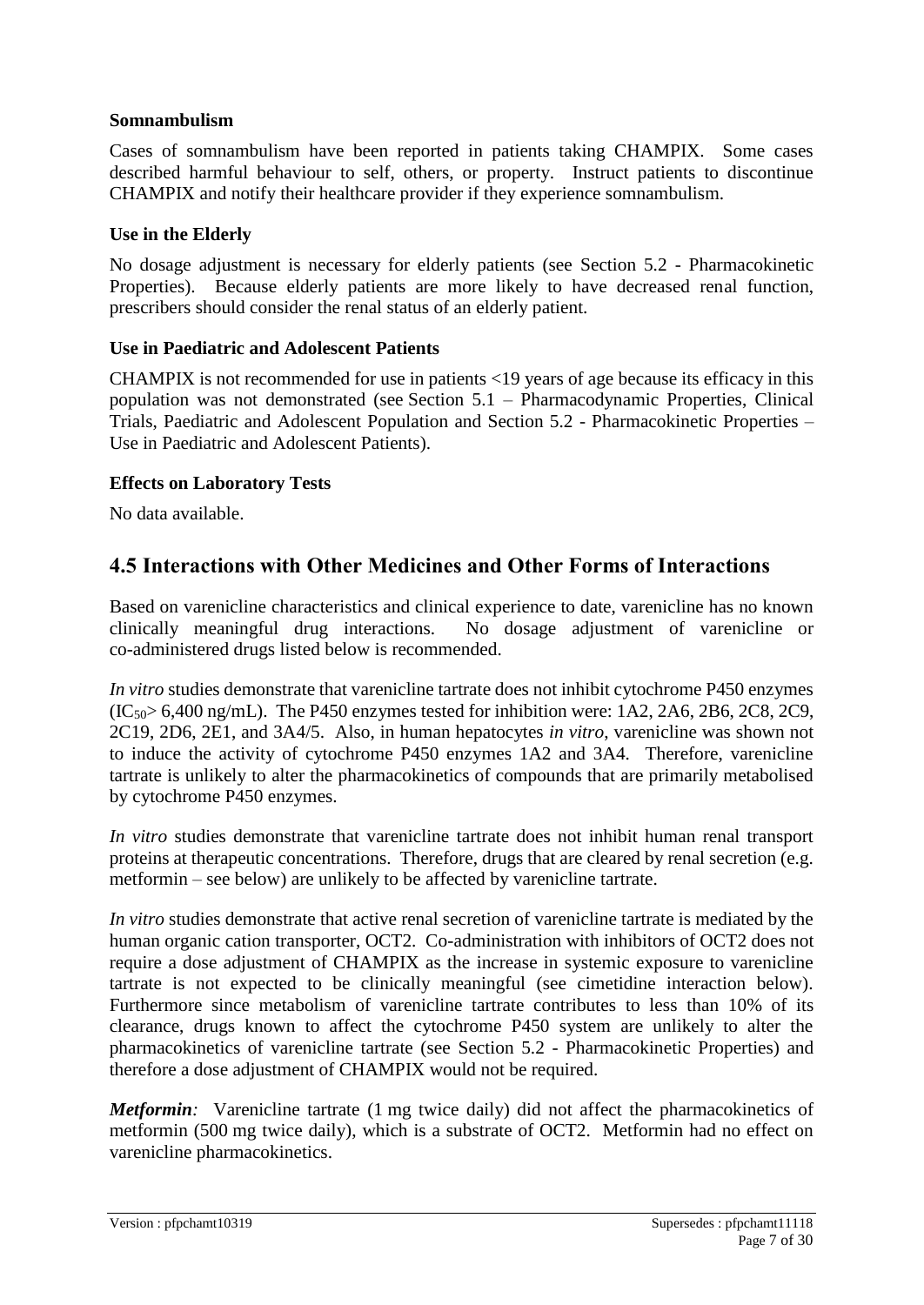*Cimetidine*: Co-administration of an OCT2 inhibitor, cimetidine (300 mg four times daily), with varenicline (2 mg single dose) increased the systemic exposure of varenicline by 29% due to a reduction in varenicline renal clearance. No dosage adjustment is recommended based on concomitant cimetidine administration in subjects with normal renal function or in patients with mild to moderate renal impairment. In patients with severe renal impairment, the concomitant use of cimetidine and varenicline should be avoided.

*Digoxin*: Varenicline tartrate (1 mg twice daily) did not alter the steady-state pharmacokinetics of digoxin administered as a 0.25 mg daily dose.

*Warfarin*: Varenicline tartrate (1 mg twice daily) did not alter the pharmacokinetics of a single 25 mg dose of (R,S)-warfarin. Prothrombin time (INR) was not affected by varenicline tartrate. Smoking cessation itself may result in changes to warfarin pharmacokinetics (see Section 4.4 – Special Warnings and Precautions for Use).

*Alcohol*: There is limited clinical data on any potential interaction between alcohol and varenicline. There have been post marketing reports of increased intoxicating effects of alcohol in patients treated with varenicline. Drinking alcohol may increase the risk of experiencing neuropsychiatric events during treatment with CHAMPIX.

### **Use with Other Therapies for Smoking Cessation**

*Bupropion:* Varenicline tartrate (1 mg twice daily) did not alter the steady-state pharmacokinetics of bupropion (150 mg twice daily).

*Nicotine Replacement Therapy (NRT)*: When varenicline (1 mg twice daily) and nicotine replacement therapy (transdermal 21 mg/day) were co-administered to smokers  $(N=24)$  for 12 days, there was a statistically significant decrease in average systolic blood pressure (mean 2.6 mmHg) measured on the final day of the study. In this study, the incidence of nausea, headache, vomiting, dyspepsia, fatigue and dizziness was greater for the combination than for NRT alone.

Safety and efficacy of CHAMPIX in combination with other smoking cessation therapies have not been studied.

## **4.6 Fertility, Pregnancy and Lactation**

### **Effects on Fertility**

It is not expected that varenicline tartrate would impair fertility. Varenicline did not impair fertility in rats at oral doses producing plasma concentrations up to 40 times the human plasma  $C<sub>max</sub>$  at the maximal recommended dose of 1 mg twice daily. Offspring of treated rats have shown decreased fertility (see Use in Pregnancy).

### **Use in Pregnancy - Pregnancy Category B3**

A moderate amount of data on pregnant women indicated no malformative or fetal/neonatal toxicity of varenicline (see Section 5.1 – Pharmacodynamic Properties). The use of CHAMPIX in pregnant women is not recommended.

A population-based cohort study compared infants exposed to varenicline *in utero* (N=335) with infants born to mothers who smoked during pregnancy (N=78,412) and infants born to non-smoking mothers (N=806,438). In this study, infants exposed to varenicline *in utero* were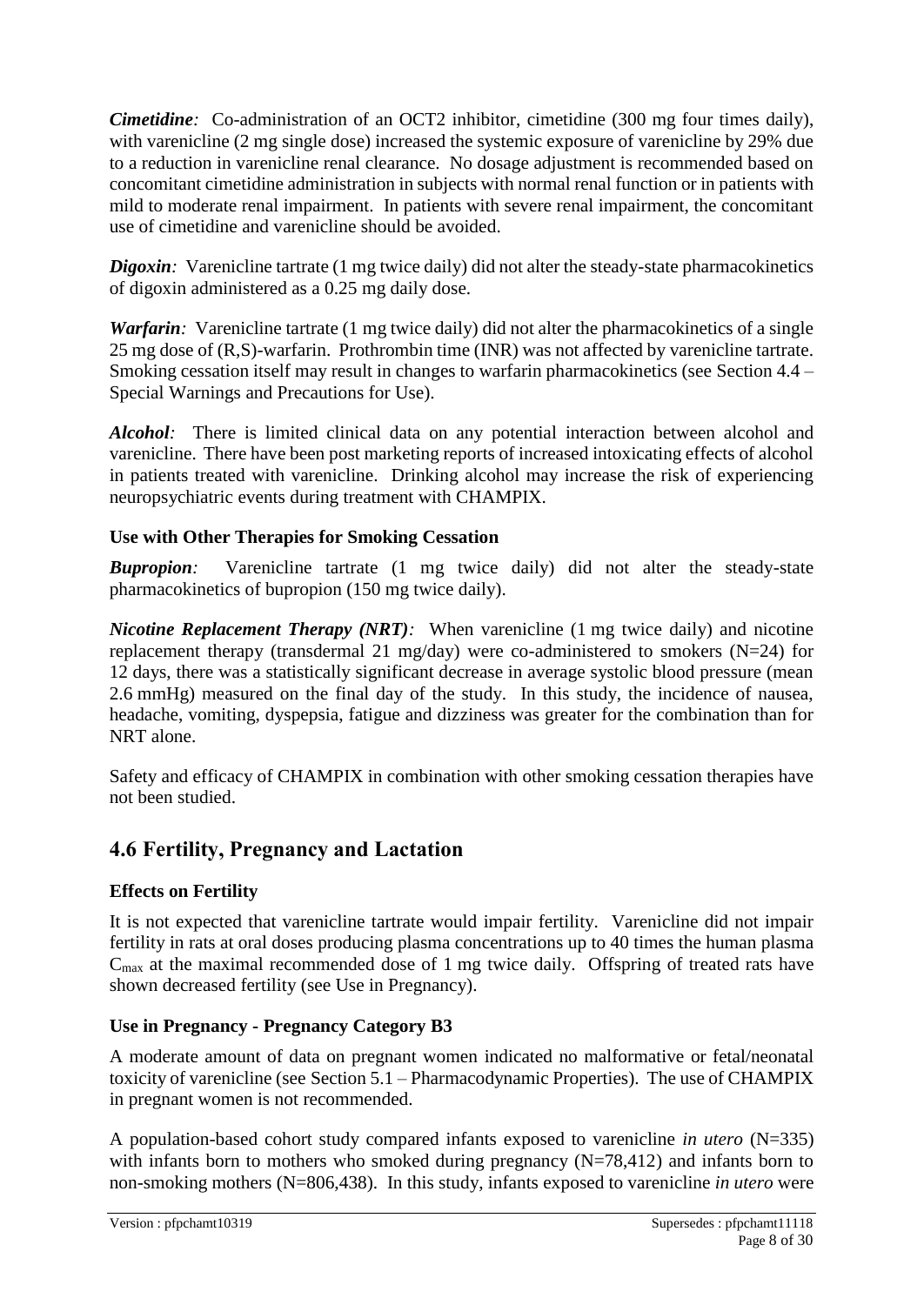no more likely to have major congenital malformations (3.6%) than infants born to mothers who smoked during pregnancy (4.3%) or to non-smoking mothers (4.2%). Similarly, infants exposed to varenicline *in utero,* as compared to infants of smoking and non-smoking mothers, were not at increased risk of stillbirth (0.3%, 0.5%, 0.3%, respectively), small for gestational age (12.5%, 17.1%, 9.1%), preterm birth (7.5%, 7.9%, 5.8%), or premature rupture of membrane (3.6%, 5.4%, 3.8%).

There was no evidence of teratogenicity following oral administration of varenicline to rats and rabbits during organogenesis with systemic exposure (plasma AUC) up to 36 times the human plasma AUC at the maximal recommended dose of 1 mg twice daily.

In animal reproduction studies, varenicline has been shown to have adverse effects on the fetus and offspring. Oral administration of varenicline to pregnant rabbits during organogenesis resulted in reduced fetal weights at systemic exposure (plasma AUC) 50 times the human plasma AUC at the maximal recommended dose; the no-effect exposure was 23 times the clinical exposure. Oral administration of varenicline to pregnant rats from early gestation until weaning resulted in reduced fertility, increased auditory startle response and decreased rearing in offspring at maternal plasma concentrations 40 times the human plasma  $C_{\text{max}}$  at the maximal recommended dose; the no-effect exposure was 17 times clinical exposure.

Women of child bearing potential: Where drug therapy is initiated, treatment should be timed such that the course is completed before conception.

### **Use in Lactation**

It is not known whether varenicline is excreted in human milk. Because many drugs are excreted in human milk and because the potential for adverse effects in nursing infants from CHAMPIX is unknown, a decision should be made whether to discontinue nursing or to discontinue the drug, taking into account the importance of the drug to the mother. Varenicline is excreted in the milk of lactating rats. Oral administration of varenicline to pregnant rats from early gestation until weaning was associated with adverse effects in offspring (see Use in Pregnancy). The clinical significance of this finding is unknown.

## **4.7 Effects on Ability to Drive and Use Machines**

CHAMPIX may cause dizziness, sleepiness and loss of consciousness and therefore may influence the ability to drive or use machines. Patients are advised not to drive, operate complex machinery, or engage in other potentially hazardous activities until it is know whether this medicine affects their ability to perform these activities.

# **4.8 Adverse Effects (Undesirable Effects)**

Smoking cessation with or without treatment is associated with various symptoms. For example, dysphoric or depressed mood; insomnia, irritability, frustration or anger; anxiety; difficulty concentrating; restlessness; decreased heart rate; increased appetite or weight gain have been reported in patients attempting to stop smoking. No attempt has been made in either the design or the analysis of the CHAMPIX studies to distinguish between adverse effects associated with study drug treatment or those possibly associated with nicotine withdrawal.

Premarketing development trials included approximately 4,000 patients treated with CHAMPIX for up to 1 year (average exposure 84 days). In general, where adverse events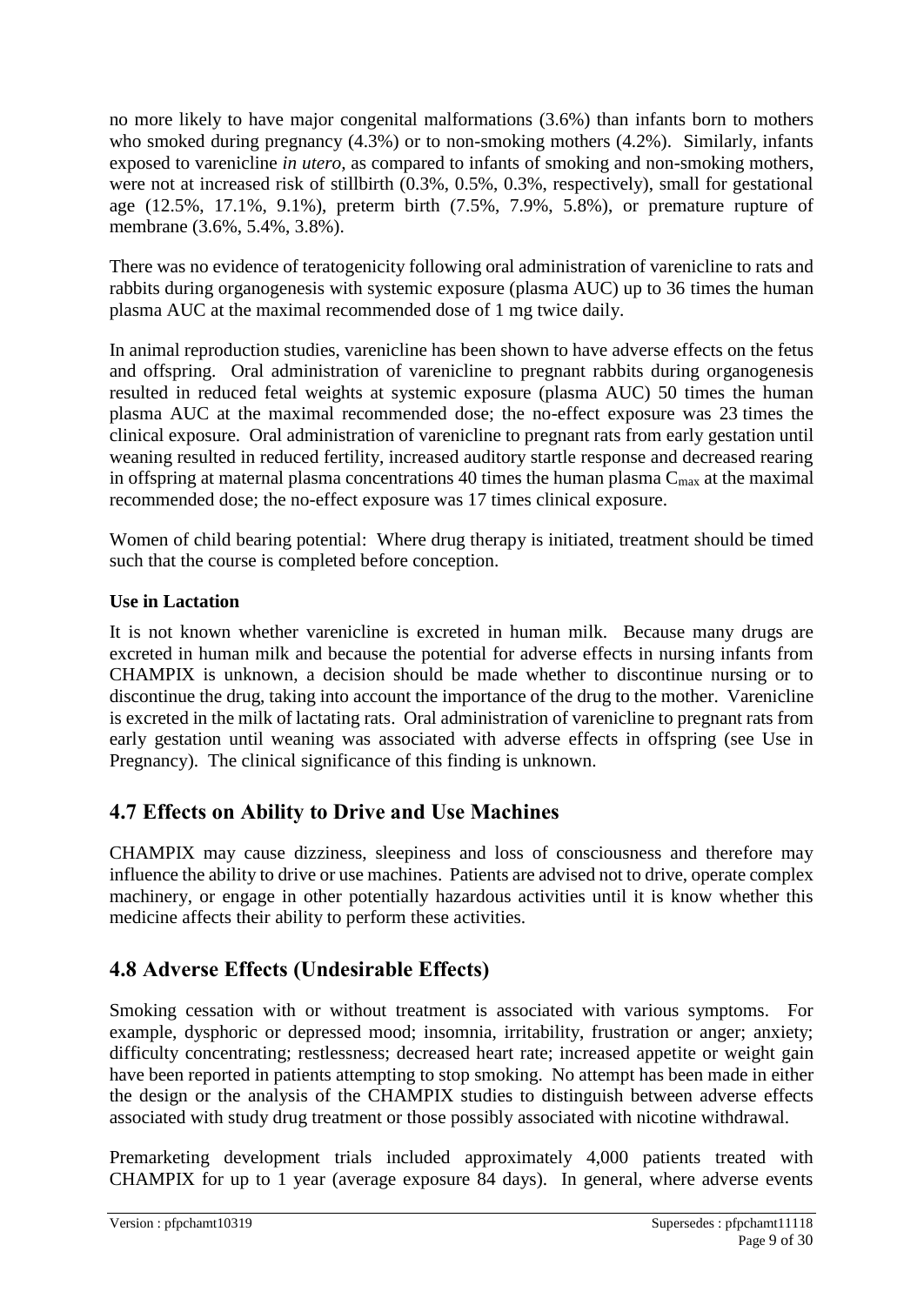occurred, onset was in the first week of therapy; severity was generally mild to moderate and there were no differences by age, race or gender with regard to the incidence of adverse effects.

The treatment discontinuation rate was 11.4% for varenicline compared with 9.7% for placebo. In this group, the discontinuation rates for the most common adverse events in varenicline treated patients were as follows: nausea (2.7% vs. 0.6% placebo), headache (0.6% vs. 1.0% for placebo), insomnia (1.3% vs. 1.2% for placebo), and abnormal dreams (0.2% vs. 0.2% for placebo).

Table 3 includes the most frequently occurring adverse events based on evaluation of data from pre-marketing phase 2-3 studies and updated based on pooled data from 19 placebo-controlled pre- and post-marketing studies, including approximately 5,800 patients treated with varenicline.

| Table 3 Treatment-emergent Adverse Events Reported in Studies at a Rate ≥1% |                                        |                  |  |  |
|-----------------------------------------------------------------------------|----------------------------------------|------------------|--|--|
|                                                                             | Percentage of Patients Reporting Event |                  |  |  |
|                                                                             | <b>CHAMPIX</b>                         | Placebo          |  |  |
|                                                                             | $N = 5823$                             | $N = 4191$       |  |  |
| Infections and infestations                                                 |                                        |                  |  |  |
| <b>Bronchitis</b>                                                           | 1.3                                    | 1.8              |  |  |
| Gastroenteritis                                                             | 1.1                                    | $\overline{1.0}$ |  |  |
| Influenza                                                                   | 3.1                                    | 2.9              |  |  |
| Nasopharyngitis                                                             | 11.0                                   | 8.9              |  |  |
| <b>Sinusitis</b>                                                            | 1.6                                    | 1.7              |  |  |
| Upper respiratory tract infection                                           | 6.4                                    | 7.6              |  |  |
| <b>Investigations</b>                                                       |                                        |                  |  |  |
| Weight increased                                                            | 2.2                                    | 1.1              |  |  |
| <b>Metabolism and Nutrition Disorders</b>                                   |                                        |                  |  |  |
| Increased appetite                                                          | $\overline{3.5}$                       | $\overline{2.3}$ |  |  |
| Decreased appetite                                                          | 1.8                                    | 1.6              |  |  |
| Psychiatric Disorders                                                       |                                        |                  |  |  |
| <b>Abnormal Dreams</b>                                                      | 10.0                                   | 4.0              |  |  |
| Agitation                                                                   | 1.2                                    | 1.1              |  |  |
| Anxiety                                                                     | 3.5                                    | 4.9              |  |  |
| Depressed mood                                                              | 1.6                                    | 1.5              |  |  |
| Depression                                                                  | 2.1                                    | 2.3              |  |  |
| Insomnia                                                                    | 12.0                                   | 7.4              |  |  |
| Irritability                                                                | 5.0                                    | 4.6              |  |  |
| Middle insomnia                                                             | $\overline{1.2}$                       | 0.6              |  |  |
| Nightmare                                                                   | 1.2                                    | 0.6              |  |  |
| Restlessness                                                                | 0.8                                    | 1.0              |  |  |
| Sleep disorder                                                              | 3.6                                    | 2.4              |  |  |
| Nervous System Disorders                                                    |                                        |                  |  |  |
| Disturbance in attention                                                    | 2.4                                    | 2.5              |  |  |
| <b>Dizziness</b>                                                            | 4.8                                    | 5.3              |  |  |
| Dysgeusia                                                                   | 3.9                                    | $\overline{2.4}$ |  |  |
| Headache                                                                    | 13.9                                   | 11.0             |  |  |
| Somnolence                                                                  | 3.0                                    | 2.0              |  |  |
| Respiratory, Thoracic and Mediastinal Disorders                             |                                        |                  |  |  |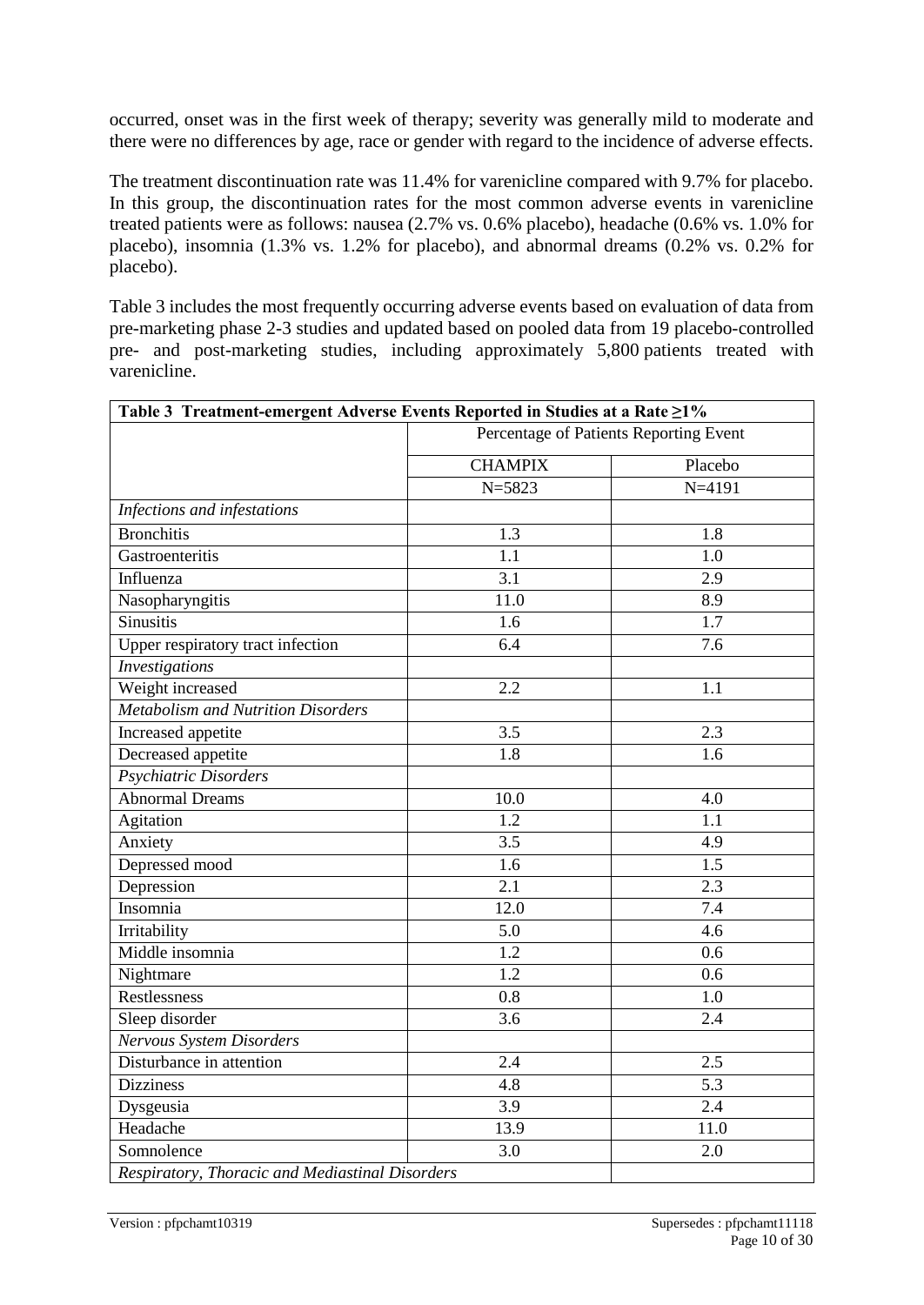| Table 3 Treatment-emergent Adverse Events Reported in Studies at a Rate ≥1% |                                        |            |  |  |
|-----------------------------------------------------------------------------|----------------------------------------|------------|--|--|
|                                                                             | Percentage of Patients Reporting Event |            |  |  |
|                                                                             | <b>CHAMPIX</b>                         | Placebo    |  |  |
|                                                                             | $N = 5823$                             | $N = 4191$ |  |  |
| Cough                                                                       | 2.3                                    | 2.6        |  |  |
| Dyspnoea                                                                    | 1.2                                    | 0.6        |  |  |
| Oropharyngeal pain                                                          | 1.8                                    | 1.5        |  |  |
| <b>Gastrointestinal Disorders</b>                                           |                                        |            |  |  |
| Abdominal discomfort                                                        | 1.5                                    | 1.0        |  |  |
| Abdominal distension                                                        | 1.8                                    | 0.9        |  |  |
| Abdominal pain                                                              | 1.8                                    | 1.2        |  |  |
| Abdominal pain upper                                                        | 3.1                                    | 1.7        |  |  |
| Constipation                                                                | 6.3                                    | 2.9        |  |  |
| Diarrhoea                                                                   | 4.4                                    | 3.8        |  |  |
| Dry mouth                                                                   | 3.8                                    | 2.9        |  |  |
| Dyspepsia                                                                   | 4.3                                    | 2.4        |  |  |
| Flatulence                                                                  | 4.1                                    | 2.1        |  |  |
| Gastrooesophageal reflux disease                                            | 1.0                                    | 0.6        |  |  |
| Nausea                                                                      | 28.2                                   | 9.6        |  |  |
| Toothache                                                                   | 1.2                                    | 1.0        |  |  |
| Vomiting                                                                    | 4.5                                    |            |  |  |
| Skin and Subcutaneous Tissue Disorders                                      |                                        |            |  |  |
| Rash                                                                        | 1.4                                    | 1.2        |  |  |
| Musculoskeletal and Connective Tissue Disorders                             |                                        |            |  |  |
| Arthralgia                                                                  | 1.9                                    | 1.5        |  |  |
| Back pain                                                                   | 3.4                                    | 3.0        |  |  |
| Myalgia                                                                     | 1.4                                    | 0.9        |  |  |
| Pain in extremity                                                           | $\overline{1.2}$                       | 1.2        |  |  |
| General Disorders and Administration Site Conditions                        |                                        |            |  |  |
| Asthenia                                                                    | 1.0                                    | 0.6        |  |  |
| Fatigue                                                                     | 5.0                                    | 4.1        |  |  |
| Chest pain                                                                  | 1.1                                    | 0.9        |  |  |
| Vascular Disorders                                                          |                                        |            |  |  |
| Hypertension                                                                | 1.2                                    | 1.1        |  |  |

In the listing below, all adverse reactions which occurred at a rate  $<1\%$  are listed by system organ class and frequency (uncommon  $(\geq 1/1,000, \leq 1/100)$  and rare  $(\geq 1/10,000$  to  $\leq 1/1,000)$ ). This listing is based on treatment-emergent (during treatment and 30 days after last dose) all-causality AEs from the 19 placebo-controlled studies and takes into account the following factors:

- Event rates related to placebo rates
- Plausibility of a causal relationship based on pharmacokinetic/pharmacodynamics properties
- Specificity of the event such that it is informative, and
- Whether clusters of two or more similar events were best combined under a single term.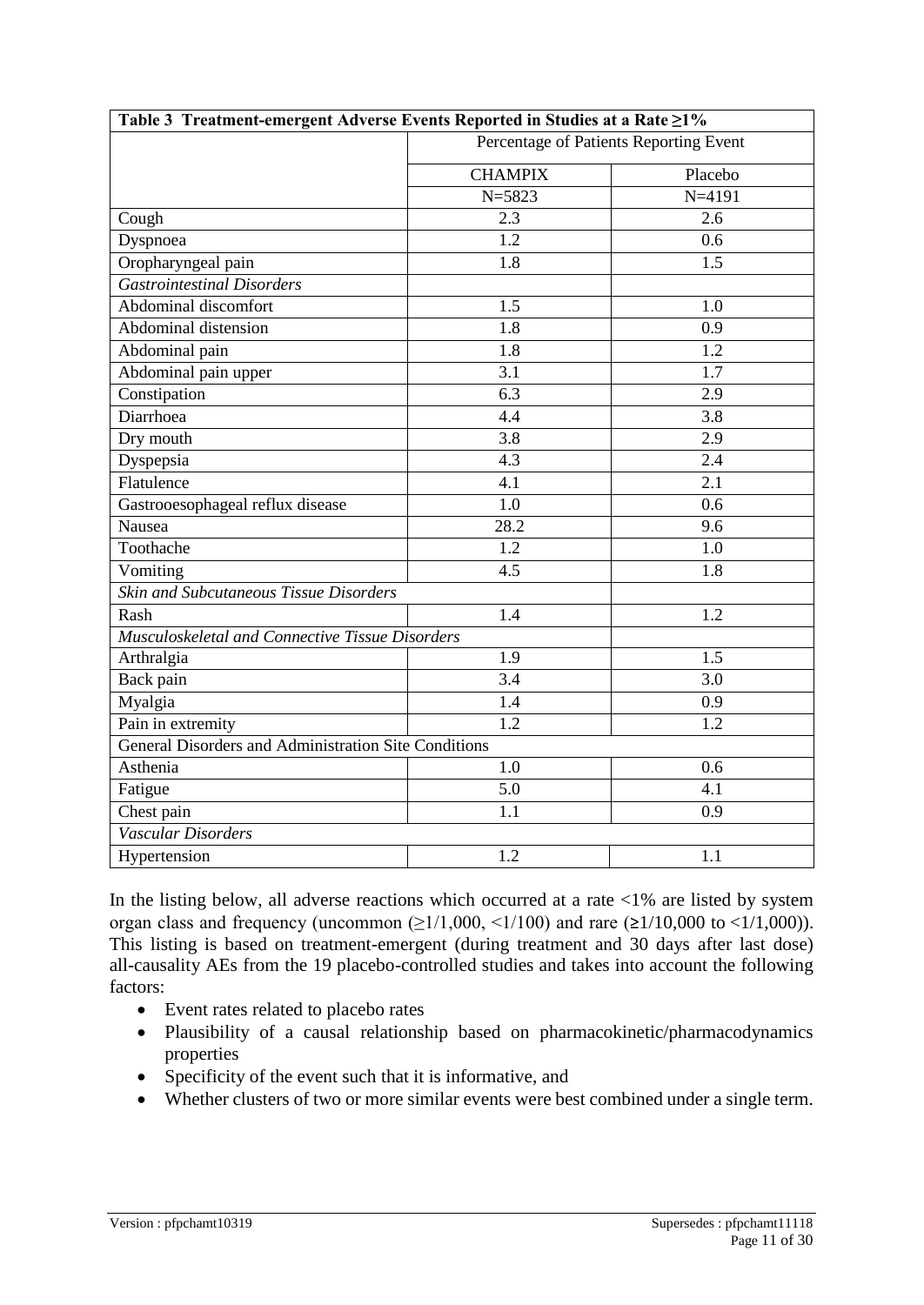## **System Organ Class**

| <b>Blood and Lymphatic System Disorders</b> |                                                                                                                                                                                       |  |  |  |  |
|---------------------------------------------|---------------------------------------------------------------------------------------------------------------------------------------------------------------------------------------|--|--|--|--|
| Rare                                        | Platelet count decreased                                                                                                                                                              |  |  |  |  |
| <b>Metabolism and Nutrition Disorders</b>   |                                                                                                                                                                                       |  |  |  |  |
| Rare                                        | Polydipsia                                                                                                                                                                            |  |  |  |  |
| <b>Psychiatric Disorders</b>                |                                                                                                                                                                                       |  |  |  |  |
| Uncommon                                    | Thinking abnormal, mood swings, restlessness, libido decreased                                                                                                                        |  |  |  |  |
| Rare                                        | Bradyphrenia, dysphoria                                                                                                                                                               |  |  |  |  |
| <b>Nervous System Disorders</b>             |                                                                                                                                                                                       |  |  |  |  |
| Uncommon                                    | Tremor, hypoaesthesia, lethargy, hypogeusia                                                                                                                                           |  |  |  |  |
| Rare                                        | Circadian rhythm sleep disorder, dysarthria, coordination abnormal,<br>visual field defect                                                                                            |  |  |  |  |
| <b>Eye Disorders</b>                        |                                                                                                                                                                                       |  |  |  |  |
| Uncommon                                    | Conjunctivitis, eye pain                                                                                                                                                              |  |  |  |  |
| Rare                                        | Photophobia                                                                                                                                                                           |  |  |  |  |
| <b>Ear and Labyrinth Disorders</b>          |                                                                                                                                                                                       |  |  |  |  |
| Uncommon                                    | Tinnitus                                                                                                                                                                              |  |  |  |  |
| <b>Cardiac Disorders</b>                    |                                                                                                                                                                                       |  |  |  |  |
| Uncommon                                    | Palpitations, angina pectoris, tachycardia, heart rate increased                                                                                                                      |  |  |  |  |
| Rare                                        | Electrocardiogram T wave amplitude decreased, atrial fibrillation,<br>electrocardiogram ST segment depression                                                                         |  |  |  |  |
| <b>Vascular Disorders</b>                   |                                                                                                                                                                                       |  |  |  |  |
| Uncommon                                    | Hot flush, blood pressure increased                                                                                                                                                   |  |  |  |  |
|                                             | <b>Respiratory, Thoracic and Mediastinal Disorders</b>                                                                                                                                |  |  |  |  |
| Uncommon                                    | Throat irritation, respiratory tract congestion, sinus congestion,<br>upper-airway cough syndrome, rhinorrhoea, rhinitis allergic, upper<br>respiratory tract inflammation, dysphonia |  |  |  |  |
| Rare                                        | Snoring                                                                                                                                                                               |  |  |  |  |
| <b>Gastrointestinal Disorders</b>           |                                                                                                                                                                                       |  |  |  |  |
| Uncommon                                    | Haematochezia, gastritis, eructation, aphthous stomatitis, gingival<br>pain                                                                                                           |  |  |  |  |
| Rare                                        | Haematemesis                                                                                                                                                                          |  |  |  |  |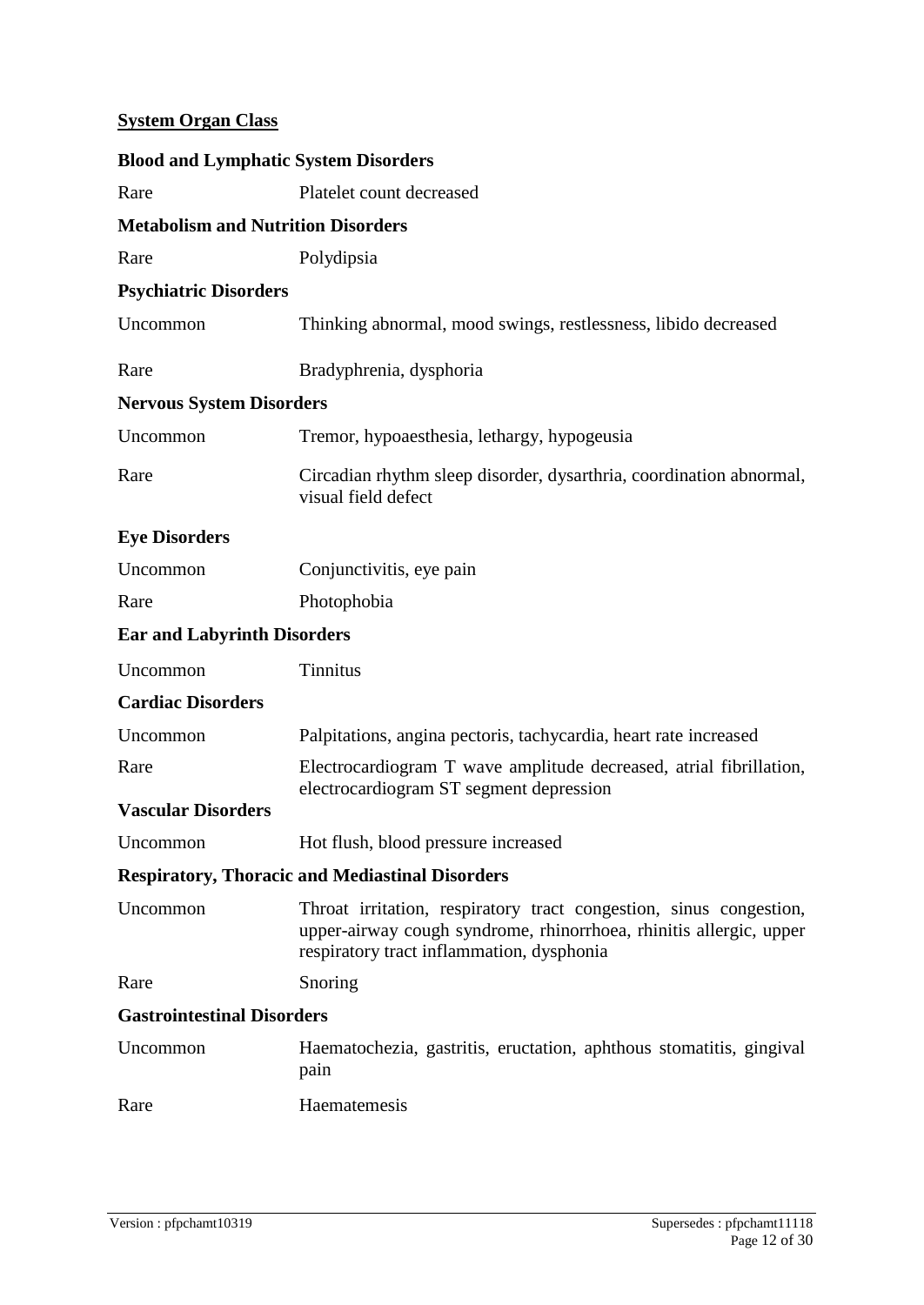### **System Organ Class**

| <b>Skin and Subcutaneous Tissue Disorders</b>   |                                                                      |  |  |  |
|-------------------------------------------------|----------------------------------------------------------------------|--|--|--|
| Uncommon                                        | Erythema, acne, hyperhidrosis                                        |  |  |  |
|                                                 | <b>Musculoskeletal, Connective Tissue and Bone Disorders</b>         |  |  |  |
| Uncommon                                        | Muscle spasms                                                        |  |  |  |
| Rare                                            | Joint stiffness                                                      |  |  |  |
| <b>Renal and Urinary Disorders</b>              |                                                                      |  |  |  |
| Uncommon                                        | Pollakiuria, nocturia, polyuria                                      |  |  |  |
| Rare                                            | Glycosuria                                                           |  |  |  |
| <b>Reproductive System and Breast Disorders</b> |                                                                      |  |  |  |
| Uncommon                                        | Menorrhagia                                                          |  |  |  |
| Rare                                            | Sexual dysfunction                                                   |  |  |  |
|                                                 | <b>General Disorders and Administration Site Conditions</b>          |  |  |  |
| Uncommon                                        | Chest discomfort, pyrexia, asthenia, malaise, influenza like illness |  |  |  |
| <b>Investigations</b>                           |                                                                      |  |  |  |

| Uncommon | Liver function test abnormal |  |
|----------|------------------------------|--|
|          |                              |  |

### **Special Populations**

Studies have been conducted on patients with and without a history of psychiatric disorder, with cardiovascular disease (CV), chronic obstructive pulmonary disease (COPD), major depressive disorder (MDD) and stable schizophrenia or schizoaffective disorder. Safety analyses included all subjects who received at least one dose of the study drug (see Section 5.1 – Pharmacodynamic Properties, Clinical Trials and Section 4.4 – Special Warnings and Precautions for Use, Psychiatric Symptoms and Cardiovascular Events).

### *Patients With and Without a History of Psychiatric Disorder*

Adverse events from the neuropsychiatric (NPS) safety study are presented in the following tables. There were more events reported in patients in the psychiatric cohort in each treatment group compared with the non-psychiatric cohort.

Table 4 shows the rates of the composite NPS adverse event primary end point by treatment group and the risk differences (RDs) (95% CI) vs. placebo in the non-psychiatric and psychiatric cohorts.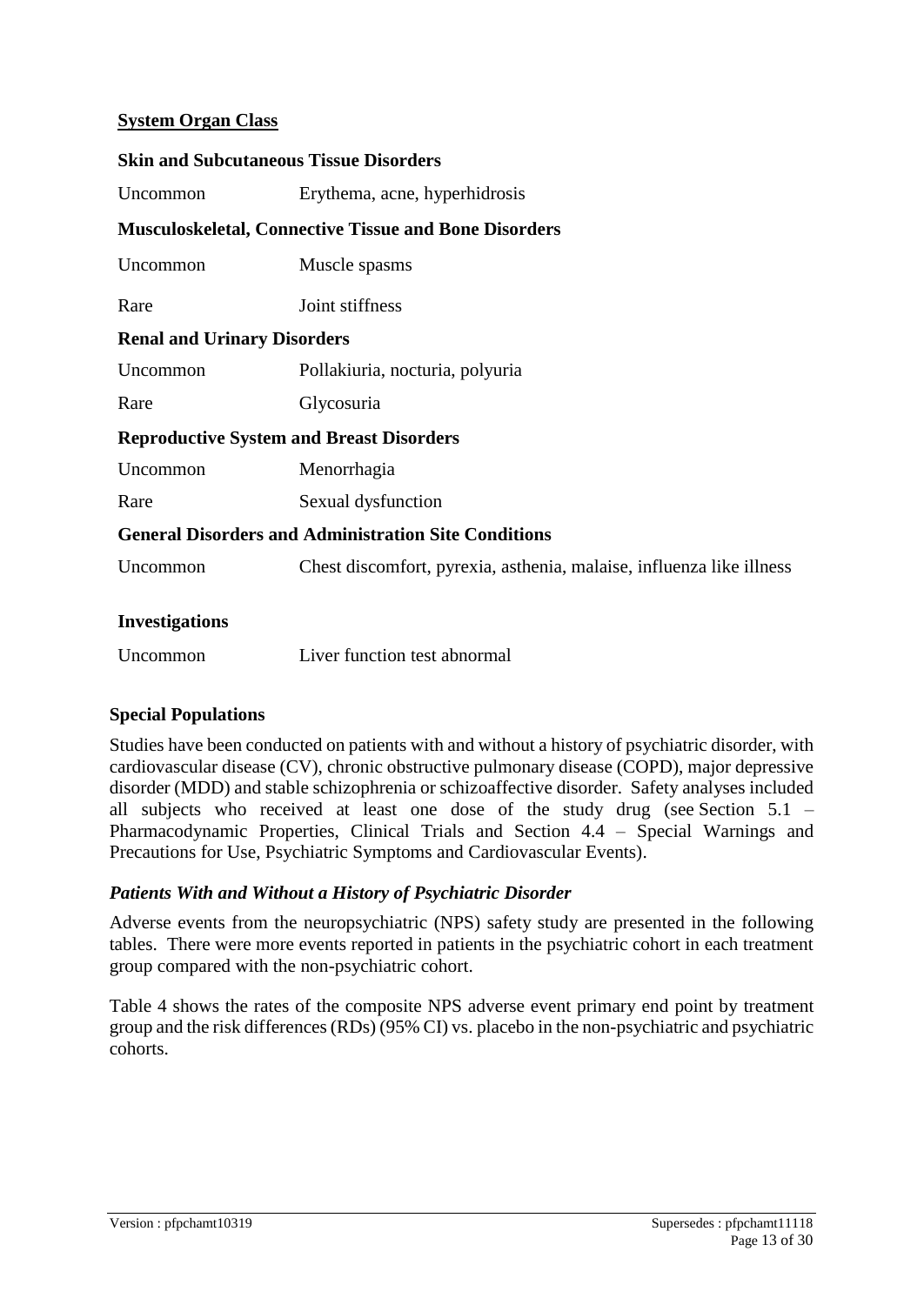| Table 4 Composite NPS Adverse Event Primary End Point By Treatment Group |                               |                                      |                                       |                           |                            |                                      |                                       |         |
|--------------------------------------------------------------------------|-------------------------------|--------------------------------------|---------------------------------------|---------------------------|----------------------------|--------------------------------------|---------------------------------------|---------|
|                                                                          | Non-psychiatric Cohort N=3984 |                                      |                                       | Psychiatric Cohort N=4074 |                            |                                      |                                       |         |
|                                                                          | Varenicline<br>1 mg BID       | Bupropion<br>SR 150 mg<br><b>BID</b> | NRT patch*<br>21 mg/day<br>with taper | Placebo                   | Varenicline<br>1 mg BID    | Bupropion<br>SR 150 mg<br><b>BID</b> | NRT patch*<br>21 mg/day<br>with taper | Placebo |
| Number of<br>patients<br>treated                                         | 990                           | 989                                  | 1066                                  | 999                       | 1026                       | 1017                                 | 1016                                  | 1015    |
| Composite<br><b>NPS AE</b><br>Primary<br>Endpoint, n<br>(%)              | 13(1.3)                       | 22(2.2)                              | 25(2.5)                               | 24(2.4)                   | 67(6.5)                    | 68(6.7)                              | 53(5.2)                               | 50(4.9) |
| RD (95% CI)<br>vs. Placebo                                               | $-1.28$<br>$(-2.40, -0.15)$   | $-0.08$<br>$(-1.37, 1.21)$           | $-0.21$<br>$(-1.54, 1.12)$            |                           | 1.59<br>$(-0.42, 3.59)$    | 1.78<br>$(-0.24, 3.81)$              | 0.37<br>$(-1.53, 2.26)$               |         |
| RD (95% CI)<br>vs. NRT<br>patch*                                         | $-1.07$<br>$(-2.21, 0.08)$    | 0.13<br>$(-1.19, 1.45)$              |                                       |                           | 1.22<br>$(-0.81, 3.25)$    | 1.42<br>$(-0.63, 3.46)$              |                                       |         |
| RD (95% CI)<br>vs. Bupropion                                             | $-1.19$<br>$(-2.30, -0.09)$   |                                      |                                       |                           | $-0.20$<br>$(-2.34, 1.95)$ |                                      |                                       |         |

NPS AE Primary endpoint Components were: Anxiety, Depression, Feeling abnormal, Hostility, Agitation, Aggression, Delusions, Hallucinations, Homicidal ideation, Mania, Panic, Paranoia, Psychosis, Suicidal behaviour, Suicidal ideation, Completed suicide.

RD=risk difference. Differences were considered significant if their associated 95% CIs were entirely below or above zero.

\* administered as monotherapy, 21 mg QD (weeks 1-8), 14 mg QD (weeks 8-10) and 7 mg QD (weeks 10-12).

In the non-psychiatric cohort, the composite endpoint risk differences (RDs (95% Confidence Interval [CI])) vs. placebo were -1.28% (-2.40, -0.15) for varenicline, -0.08% (-1.37, 1.21) for bupropion and -0.21% (-1.54, 1.12) for NRT patch.

In the psychiatric cohort, the composite endpoint RDs (95% CI) vs. placebo were 1.59% (-0.42, 3.59) for varenicline, 1.78% (-0.24, 3.81) for bupropion and 0.37% (-1.53, 2.26) for NRT patch.

The use of varenicline, bupropion and NRT patch in the non-psychiatric or psychiatric cohort was not associated with an increased risk of NPS adverse events in the composite primary endpoint compared with placebo (95% CIs were lower than, or included, zero). Similarly, the use of varenicline was not associated with an increased risk of NPS adverse events in the composite primary endpoint compared with bupropion or NRT patch in the non-psychiatric or psychiatric cohort.

Based on the generalised linear regression model, the rate of the primary NPS AE endpoint was significantly higher in the psychiatric cohort compared to the non-psychiatric cohort (p<0.0001) for effect of the cohort in all treatment arms.

| Table 5 Adverse Events in the Suicidal and Self-injurious Behaviours NEC High Level group |                    |                  |                            |                |  |
|-------------------------------------------------------------------------------------------|--------------------|------------------|----------------------------|----------------|--|
| Term – by Cohort, Safety Population                                                       |                    |                  |                            |                |  |
| <b>High Level Group Term</b>                                                              |                    |                  | Number $(\% )$ of Subjects |                |  |
| <b>Preferred Term</b>                                                                     | <b>Varenicline</b> | <b>Bupropion</b> | NRT patch*                 | <b>Placebo</b> |  |
| Suicidal and self-injurious behaviours NEC                                                |                    |                  |                            |                |  |

**Non-Psychiatric History N=990 N=989 N=1066 N=999**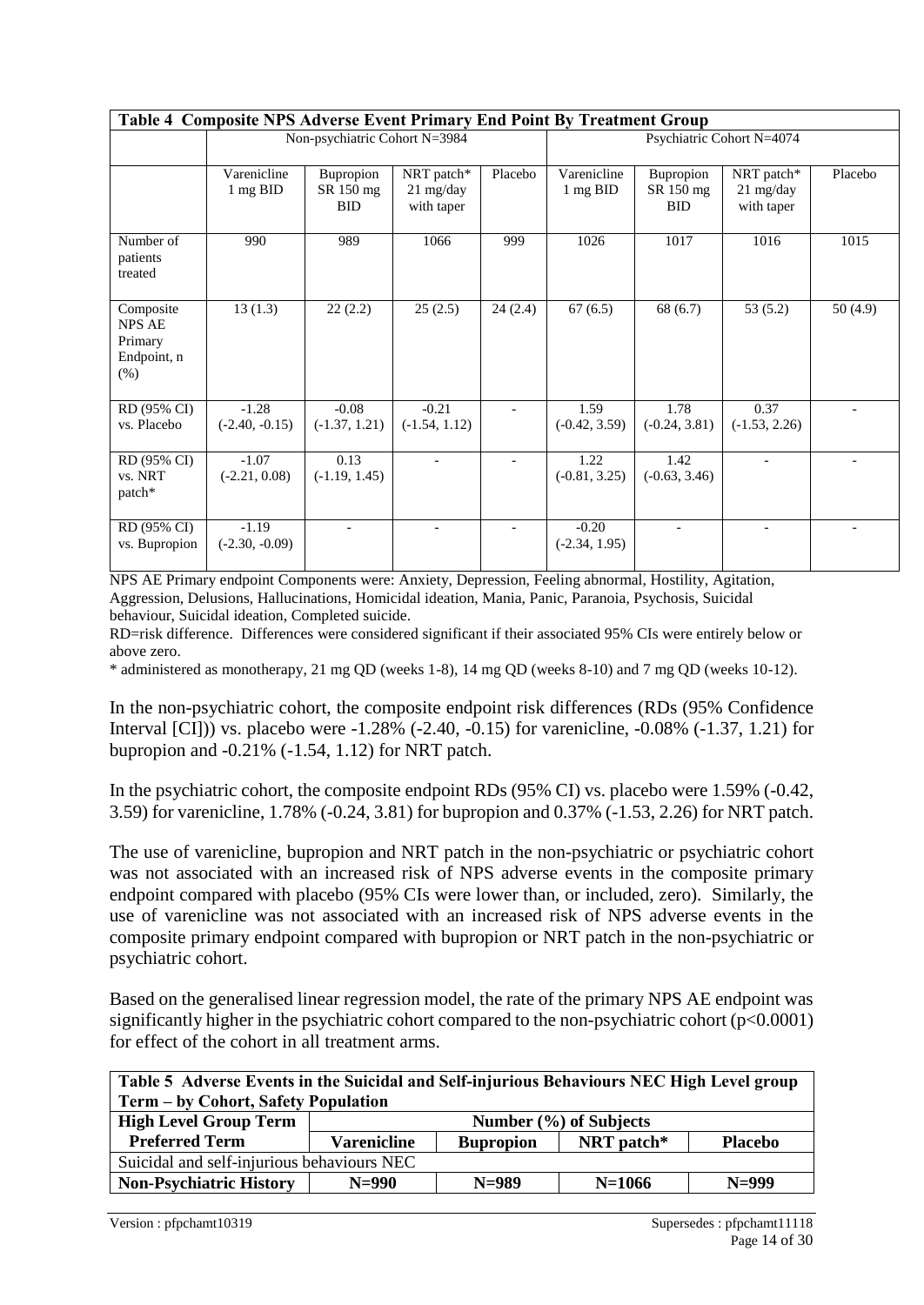| Term – by Cohort, Safety Population |                                                                        |              |            |              |  |  |
|-------------------------------------|------------------------------------------------------------------------|--------------|------------|--------------|--|--|
| <b>High Level Group Term</b>        | Number (%) of Subjects                                                 |              |            |              |  |  |
| <b>Preferred Term</b>               | NRT patch*<br><b>Varenicline</b><br><b>Bupropion</b><br><b>Placebo</b> |              |            |              |  |  |
| Suicidal ideation                   | $2(0.2)^{a}$                                                           | $(0.2)^{b}$  | 2(0.2)     | 3(0.3)       |  |  |
| Suicide attempt                     |                                                                        | 1(0.1)       | 1(0.1)     |              |  |  |
| Completed suicide                   |                                                                        |              |            | 1(0.1)       |  |  |
| <b>Psychiatric History</b>          | $N = 1026$                                                             | $N = 1017$   | $N = 1016$ | $N = 1015$   |  |  |
| Suicidal ideation                   | $8(0.8)^c$                                                             | $3(0.3)^{b}$ | $6(0.6)^c$ | $7(0.7)^d$   |  |  |
| Suicidal behaviour                  |                                                                        |              |            | $1(0.1)^{b}$ |  |  |
| Suicide attempt                     |                                                                        | (0.1)        |            | 1(0.1)       |  |  |

**Table 5 Adverse Events in the Suicidal and Self-injurious Behaviours NEC High Level group Term – by Cohort, Safety Population**

<sup>a</sup> 2 events rated as mild

<sup>b</sup> 1 event rated as mild

<sup>c</sup>3 events rated as mild

<sup>d</sup> 5 events rated as mild

N=total number of subjects per treatment group; NEC=not elsewhere classified; NRT=nicotine replacement therapy

\* administered as monotherapy, 21 mg QD (weeks 1-8), 14 mg QD (weeks 8-10) and 7 mg QD (weeks 10-12).

The most commonly reported adverse events in subjects treated with varenicline in this study were similar to those observed in premarketing studies. Adverse events reported in ≥10% of subjects treated with varenicline in the entire study population were nausea (25.3% vs. 6.8% on placebo) and headache (12.2% vs. 9.9% on placebo).

| <b>System Organ Class</b>             | <b>Non-Psychiatric History</b>  |                               |                          |                             |  |
|---------------------------------------|---------------------------------|-------------------------------|--------------------------|-----------------------------|--|
| <b>Preferred Term</b>                 | <b>Varenicline</b><br>$(N=990)$ | <b>Bupropion</b><br>$(N=989)$ | <b>NRT</b><br>patch*     | <b>Placebo</b><br>$(N=999)$ |  |
| Subjects with Adverse Events          | 720 (72.7)                      | 704 (71.2)                    | $(N=1006)$<br>698 (69.4) | 649 (65.0)                  |  |
| <b>Gastrointestinal Disorders</b>     | 379 (38.3)                      | 234(23.7)                     | 233(23.2)                | 190 (19.0)                  |  |
| Nausea                                | 243 (24.5)                      | 90(9.1)                       | 95(9.4)                  | 63(6.3)                     |  |
| Dry mouth                             | 29(2.9)                         | 70(7.1)                       | 31(3.1)                  | 26(2.6)                     |  |
| General Disorders and                 | 110(11.1)                       | 110(11.1)                     | 191(19.0)                | 94(9.4)                     |  |
| <b>Administration Site Conditions</b> |                                 |                               |                          |                             |  |
| Application site pruritus             | 11(1.1)                         | 6(0.6)                        | 51(5.1)                  | 11(1.1)                     |  |
| Infections and Infestations           | 263(26.6)                       | 241 (24.4)                    | 240(23.9)                | 254 (25.4)                  |  |
| Nasopharyngitis                       | 86 (8.7)                        | 79 (8.0)                      | 65(6.5)                  | 73(7.3)                     |  |
| Upper respiratory tract               | 47(4.7)                         | 48 (4.9)                      | 40(4.0)                  | 55(5.5)                     |  |
| infection                             |                                 |                               |                          |                             |  |
| Nervous System Disorders              | 206(20.8)                       | 199(20.1)                     | 225(22.4)                | 162(16.2)                   |  |
| Headache                              | 116(11.7)                       | 87(8.8)                       | 129(12.8)                | 95(9.5)                     |  |
| <b>Dizziness</b>                      | 33(3.3)                         | 51(5.2)                       | 38(3.8)                  | 28(2.8)                     |  |
| <b>Psychiatric Disorders</b>          | 315(31.8)                       | 332(33.6)                     | 301(29.9)                | 259(25.9)                   |  |
| Anxiety                               | 46(4.6)                         | 64(6.5)                       | 45(4.5)                  | 57(5.7)                     |  |
| Abnormal dreams                       | 83 (8.4)                        | 47(4.8)                       | 111(11.0)                | 39(3.9)                     |  |
| Insomnia                              | 95(9.6)                         | 126(12.7)                     | 91 (9.0)                 | 73(7.3)                     |  |
| <b>Gastrointestinal Disorders</b>     | 407 (39.7)                      | 293 (28.8)                    | 247(24.3)                | 224(22.1)                   |  |
| Nausea                                | 268(26.1)                       | 111(10.9)                     | 104(10.2)                | 74(7.3)                     |  |
| Dry mouth                             | 37(3.6)                         | 76 (7.5)                      | 28(2.8)                  | 38(3.7)                     |  |
| General Disorders and                 | 160(15.6)                       | 131(12.9)                     | 213(21.0)                | 135(13.3)                   |  |
| <b>Administration Site Conditions</b> |                                 |                               |                          |                             |  |
| Application site pruritus             | 11(1.1)                         | 6(0.6)                        | 58 (5.7)                 | 5(0.5)                      |  |
|                                       |                                 |                               |                          |                             |  |

**Table 6 Most Frequently Reported All-Causality Treatment-Emergent Adverse Events (5% of Subjects in any Treatment Group) — Both Cohorts, Safety Population**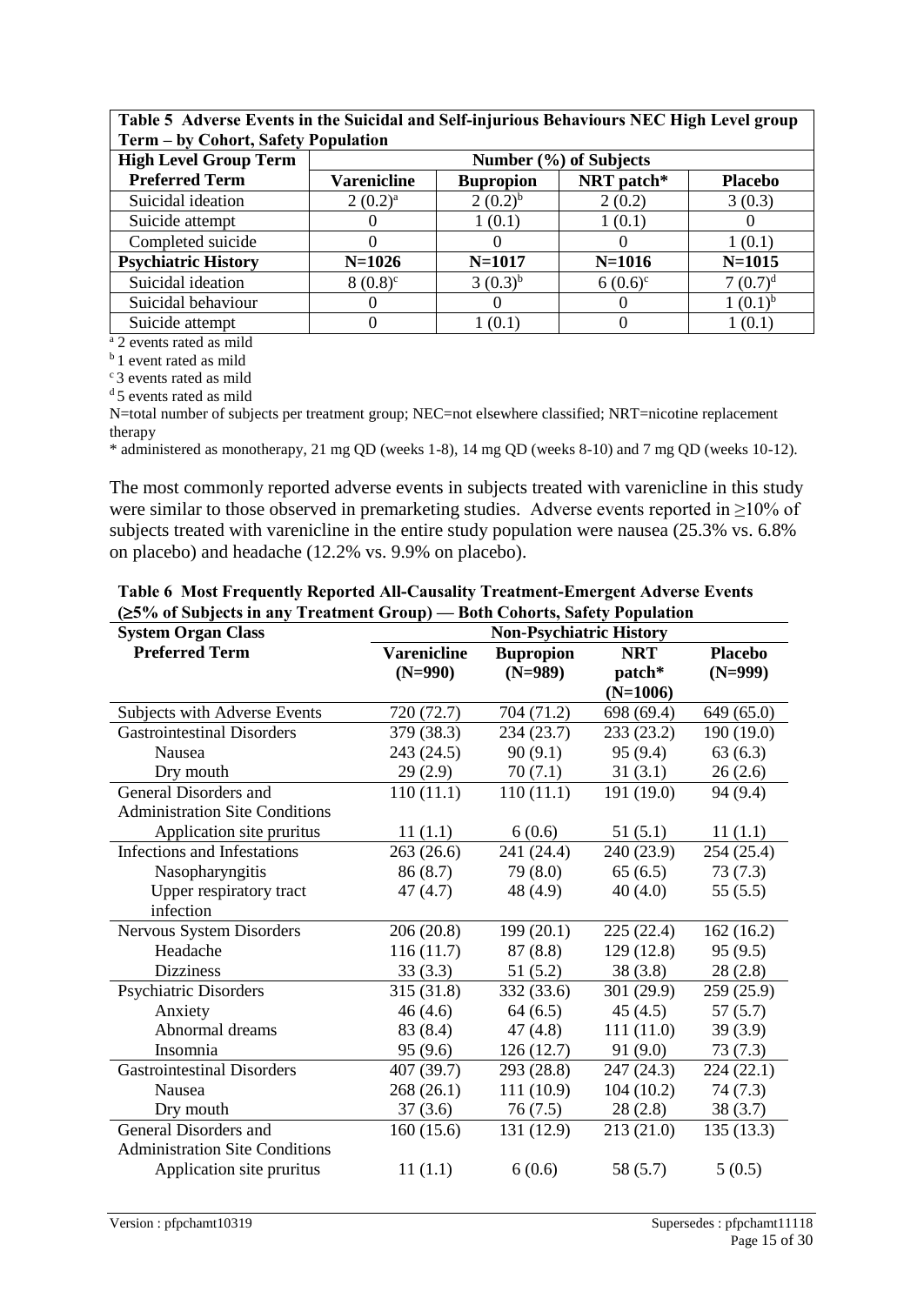| <b>System Organ Class</b>    | <b>Non-Psychiatric History</b> |                               |                                    |                             |
|------------------------------|--------------------------------|-------------------------------|------------------------------------|-----------------------------|
| <b>Preferred Term</b>        | Varenicline<br>$(N=990)$       | <b>Bupropion</b><br>$(N=989)$ | <b>NRT</b><br>patch*<br>$(N=1006)$ | <b>Placebo</b><br>$(N=999)$ |
| Fatigue                      | 85(8.3)                        | 37(3.6)                       | 47(4.6)                            | 59(5.8)                     |
| Infections and Infestations  | 270(26.3)                      | 234(23.0)                     | 254(25.0)                          | 252(24.8)                   |
| Nasopharyngitis              | 88 (8.6)                       | 77(7.6)                       | 61(6.0)                            | 62(6.1)                     |
| Upper respiratory tract      | 62(6.0)                        | 56(5.5)                       | 57(5.6)                            | 60(5.9)                     |
| infection                    |                                |                               |                                    |                             |
| Nervous System Disorders     | 234 (22.8)                     | 241 (23.7)                    | 218(21.5)                          | 212(20.9)                   |
| Headache                     | 129(12.6)                      | 99 (9.7)                      | 104(10.2)                          | 104(10.2)                   |
| <b>Psychiatric Disorders</b> | 405(39.5)                      | 435(42.8)                     | 420(41.3)                          | 354 (34.9)                  |
| Agitation                    | 47(4.6)                        | 56(5.5)                       | 39(3.8)                            | 41 $(4.0)$                  |
| Anxiety                      | 86 (8.4)                       | 105(10.3)                     | 93(9.2)                            | 63(6.2)                     |
| Depressed mood               | 47(4.6)                        | 47(4.6)                       | 52(5.1)                            | 52(5.1)                     |
| Irritability                 | 48(4.7)                        | 42(4.1)                       | 61(6.0)                            | 67(6.6)                     |
| Abnormal dreams              | 118(11.5)                      | 84(8.3)                       | 140(13.8)                          | 53(5.2)                     |
| Insomnia                     | 94(9.2)                        | 119(11.7)                     | 104(10.2)                          | 66(6.5)                     |

**Table 6 Most Frequently Reported All-Causality Treatment-Emergent Adverse Events (5% of Subjects in any Treatment Group) — Both Cohorts, Safety Population**

N=total number of subjects per treatment group; NRT=nicotine replacement therapy.

Subjects are only counted once per treatment for each row.

Treatment-emergent includes the interval from first date of study drug to last date of study drug plus 30 days.

\* administered as monotherapy, 21 mg QD (weeks 1-8), 14 mg QD (weeks 8-10) and 7 mg QD (weeks 10-12).

A cardiovascular safety assessment of this study (N=8,058) showed no statically significant difference in the primary cardiovascular endpoint of time to major adverse cardiovascular event (MACE), defined as cardiovascular death, non-fatal myocardial infarction or non-fatal stroke between treatment groups during the treatment phase. The total number of MACE events reported during this study and through a 28-week observational extension of this study (N=4,595) in which no subjects received study treatment, was low with 3 (0.15%) subjects given varenicline reporting such events, 9 (0.45%) subjects given bupropion, 6 (0.3%) subjects given nicotine replacement therapy and 8 (0.4%) subjects given placebo. Due to the relatively low number of MACE events overall, an association between varenicline and increased risk of cardiovascular outcomes cannot be entirely excluded. Of all treated subjects, 1,749 (21.7%) had a medium CV risk and 644 (8.0%) had a high CV risk, as defined by Framingham score at baseline.

#### **Post-Marketing Experience**

The following adverse events have been reported during post-approval use of CHAMPIX. Because these events are reported voluntarily from a population of uncertain size, it is not always possible to reliably estimate their frequency or establish a causal relationship to drug exposure.

There have been reports of neuropsychiatric symptoms, some serious, as well as worsening of pre-existing psychiatric illness such as depressed mood, agitation, hallucinations, changes in behaviour or thinking, anxiety, psychosis, mood swings, aggressive behaviour, suicidal ideation and suicide in patients attempting to quit smoking while taking CHAMPIX. There are a number of confounding factors which may have contributed, including effects of nicotine withdrawal due to partial or complete smoking discontinuation; concomitant, or history of psychiatric conditions; and the concomitant use of other CNS drugs and/or alcohol. In many post-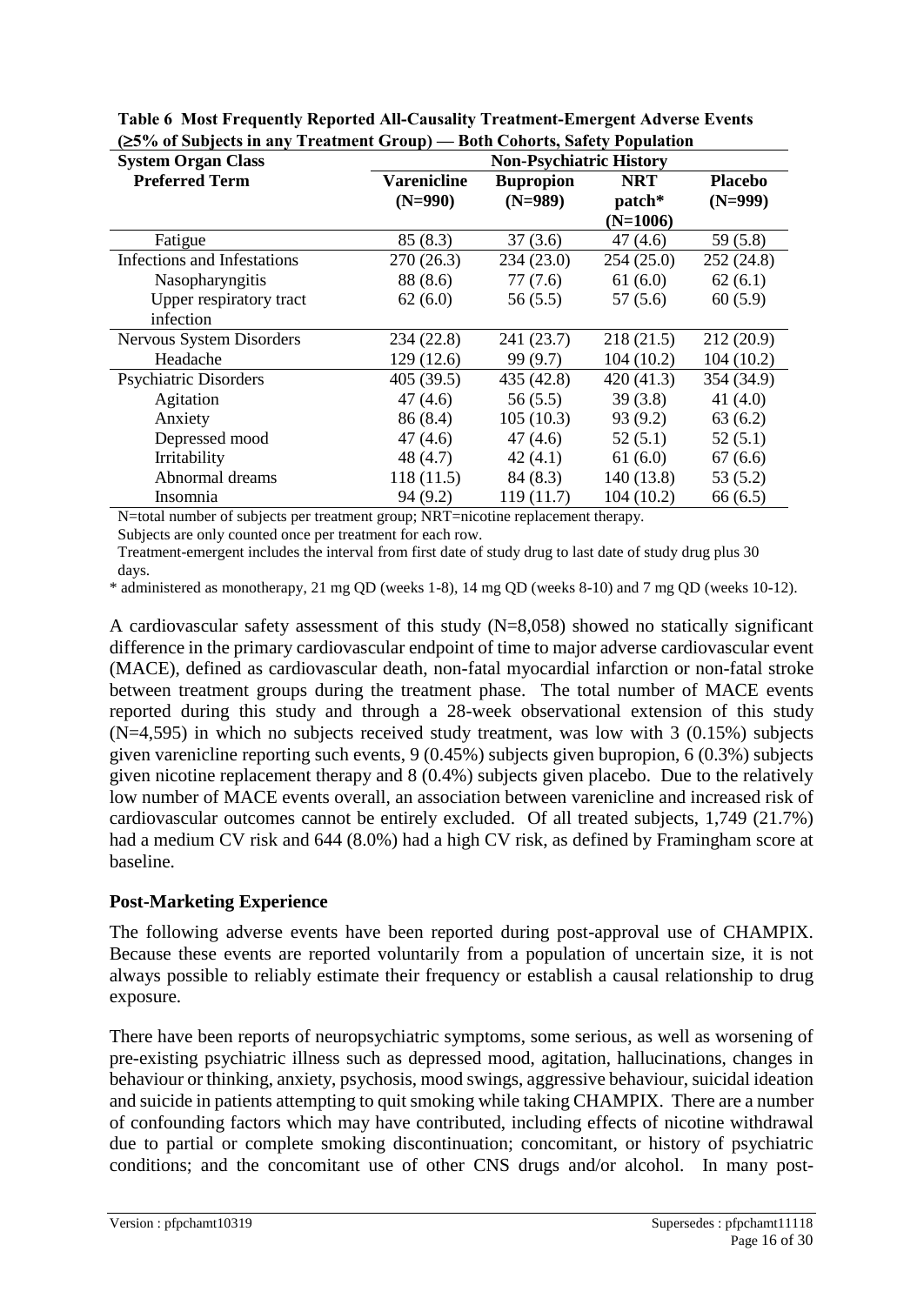marketing cases, resolution of symptoms after discontinuation of CHAMPIX was reported, although in some cases the symptoms persisted; therefore, ongoing follow up should be provided until symptoms resolve. Smoking cessation with or without treatment is associated with nicotine withdrawal symptoms and the exacerbation of underlying psychiatric illness. Not all patients had known pre-existing psychiatric illness and not all had discontinued smoking. The role of CHAMPIX in these reports is not known (see Section 4.4 – Special Warnings and Precautions for Use).

There have also been reports of hypersensitivity reactions, such as angioedema and of rare but severe cutaneous reactions, including Stevens-Johnson Syndrome and Erythema Multiforme in patients taking CHAMPIX (see Section 4.4 – Special Warnings and Precautions for Use).

There have been reports of myocardial infarction (MI) and cerebrovascular accident (CVA) including ischaemic and haemorrhagic events in patients taking CHAMPIX. In the majority of the reported cases, patients had pre-existing cardiovascular disease and/or other risk factors. Although smoking is a risk factor for MI and CVA, based on temporal relationship between medication use and events, a contributory role of varenicline cannot be ruled out.

There have been reports of somnambulism, some resulting in harmful behaviour to self, others, or property, in patients treated with CHAMPIX.

There have been post-marketing reports of traffic accidents, near-miss incidents in traffic, and other accidental injuries in patients taking CHAMPIX. In some cases, the patients reported somnolence, dizziness, loss of consciousness (blackouts), seizures or difficulty concentrating.

There have also been post-marketing reports of diabetes mellitus, hyperglycaemia and convulsions.

#### **Reporting Suspected Adverse Effects**

Reporting suspected adverse reactions after registration of the medicinal product is important. It allows continued monitoring of the benefit-risk balance of the medicinal product. Healthcare professionals are asked to report any suspected adverse reactions at [www.tga.gov.au/reporting](http://www.tga.gov.au/reporting-problems)[problems.](http://www.tga.gov.au/reporting-problems)

### **4.9 Overdose**

No cases of overdose were reported in pre-marketing clinical trials.

In case of overdose, standard supportive measures should be instituted as required.

Varenicline has been shown to be dialysed in patients with end stage renal disease (see Section 5.2 - Pharmacokinetic Properties); however, there is no experience in dialysis following overdose.

For information on the management of overdose, contact the Poisons Information Centre on 13 11 26 (Australia).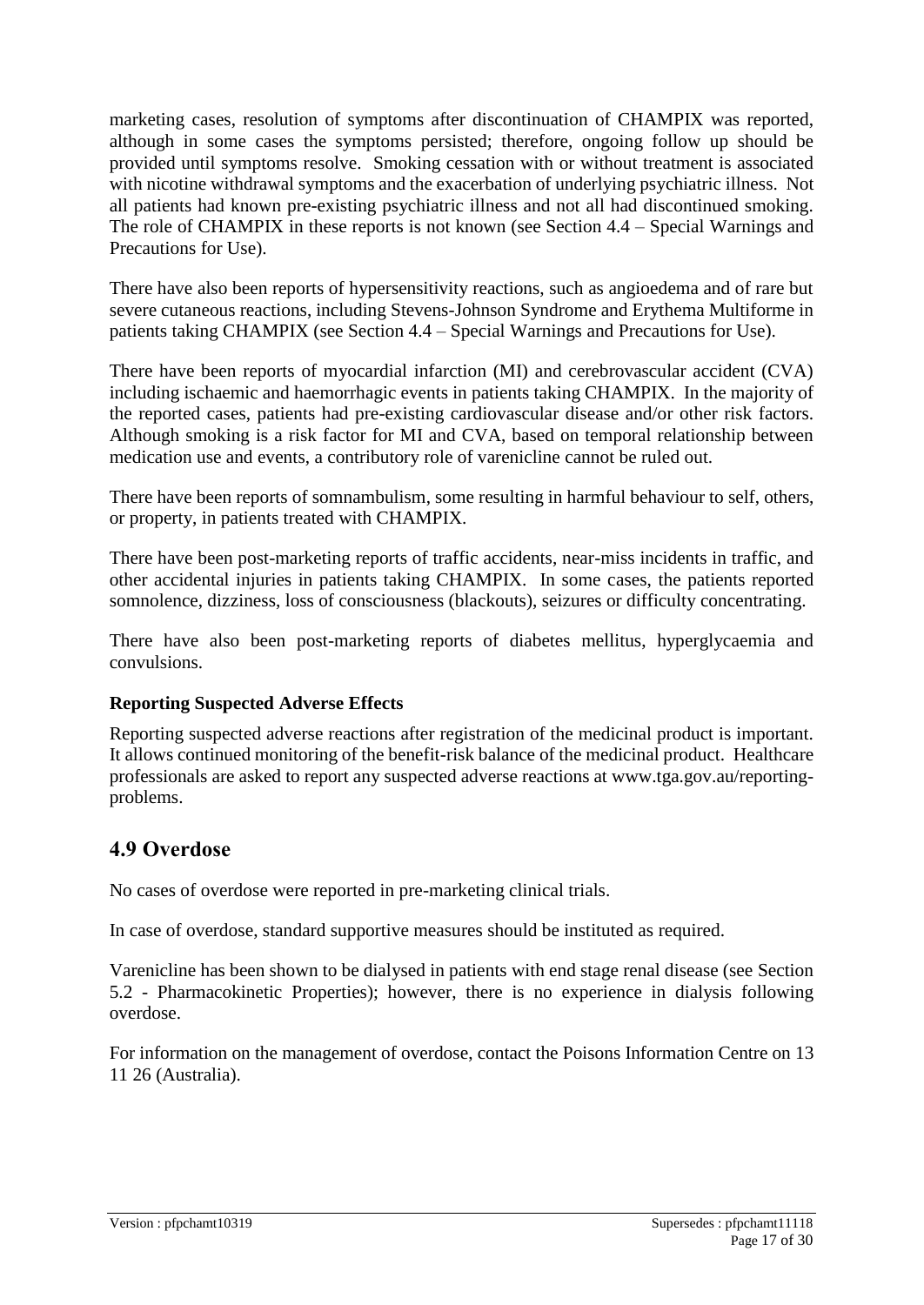# **5. PHARMACOLOGICAL PROPERTIES**

## **5.1 Pharmacodynamic properties**

### **Mechanism of Action**

Pharmacotherapeutic group: Drugs used in nicotine dependence, ATC code: *N07BA.*

Varenicline is a partial agonist at α4β2 neuronal nicotinic acetylcholine receptors where it binds with high affinity and selectivity to produce an effect sufficient to alleviate symptoms of craving and withdrawal (agonist activity), while simultaneously resulting in blockade of the rewarding and reinforcing effects of smoking by preventing nicotine binding to α4β2 receptors (antagonist activity).

Electrophysiology studies *in vitro* and neurochemical studies *in vivo* have shown that varenicline binds to α4β2 neuronal nicotinic acetylcholine receptors and stimulates receptormediated activity. The maximal activity of varenicline was approximately 30-50% that of nicotine *in vitro* and ranged from 30-60% that of nicotine *in vivo*. Varenicline blocks the ability of nicotine to activate the α4β2 receptor and thus to stimulate the central nervous mesolimbic dopamine system, the neuronal mechanism underlying reinforcement and reward experienced upon smoking. Varenicline is highly selective and binds with higher affinity to the  $\alpha$ 4 $\beta$ 2 receptor subtype than to other common nicotinic receptors ( $>500$ -fold  $\alpha$ 3β4,  $>3,500$ -fold  $\alpha$ 7,  $>$ 20,000-fold  $\alpha$ 1βγδ), or to non-nicotinic receptors and transporters ( $>$ 2,000-fold).

### **Clinical Trials**

The efficacy of CHAMPIX in smoking cessation was demonstrated in three pre-marketing clinical trials in which a total of 2,619 chronic cigarette smokers ( $\geq$ 10 cigarettes per day) received varenicline. Two of these studies were double-blind comparisons between varenicline, bupropion and placebo, assessing critical aspects of smoking cessation, including end-oftreatment and long-term abstinence rates after 12 weeks of treatment. In addition, the effects on reducing craving and withdrawal that can occur during smoking cessation and the reinforcing effects that can perpetuate smoking behaviour were studied. The third study assessed the effect of an additional 12 weeks of treatment on maintaining long-term abstinence.

### *Comparative Clinical Studies*

Two identical double-blind clinical trials prospectively compared the efficacy of CHAMPIX (1 mg twice daily), sustained release bupropion (150 mg twice daily) and placebo in smoking cessation. Patients were treated for 12 weeks and then were followed up for a total study duration of 52 weeks. The CHAMPIX dosage of 1 mg twice daily was achieved using a titration of 0.5 mg once daily for the initial 3 days followed by 0.5 mg twice daily for the next 4 days. The bupropion dosage of 150 mg twice daily was achieved using a 3-day titration of 150 mg once daily. Patients set a date to stop smoking (target quit date, TQD) with dosing starting 1-2 weeks before this date.

The primary endpoint of the two studies was the carbon monoxide (CO) confirmed, 4-week continuous quit rate (4W-CQR) from week 9 through week 12. The quit rates are the proportions of all patients treated (i.e., intent-to-treat analysis) who abstained from smoking. The primary endpoint for CHAMPIX demonstrated statistical superiority to bupropion and placebo. Key secondary endpoints for both studies were Continuous Abstinence (CA) from weeks 9-52 and the Long Term Quit Rate (LTQR) at week 52. CA was defined as the proportion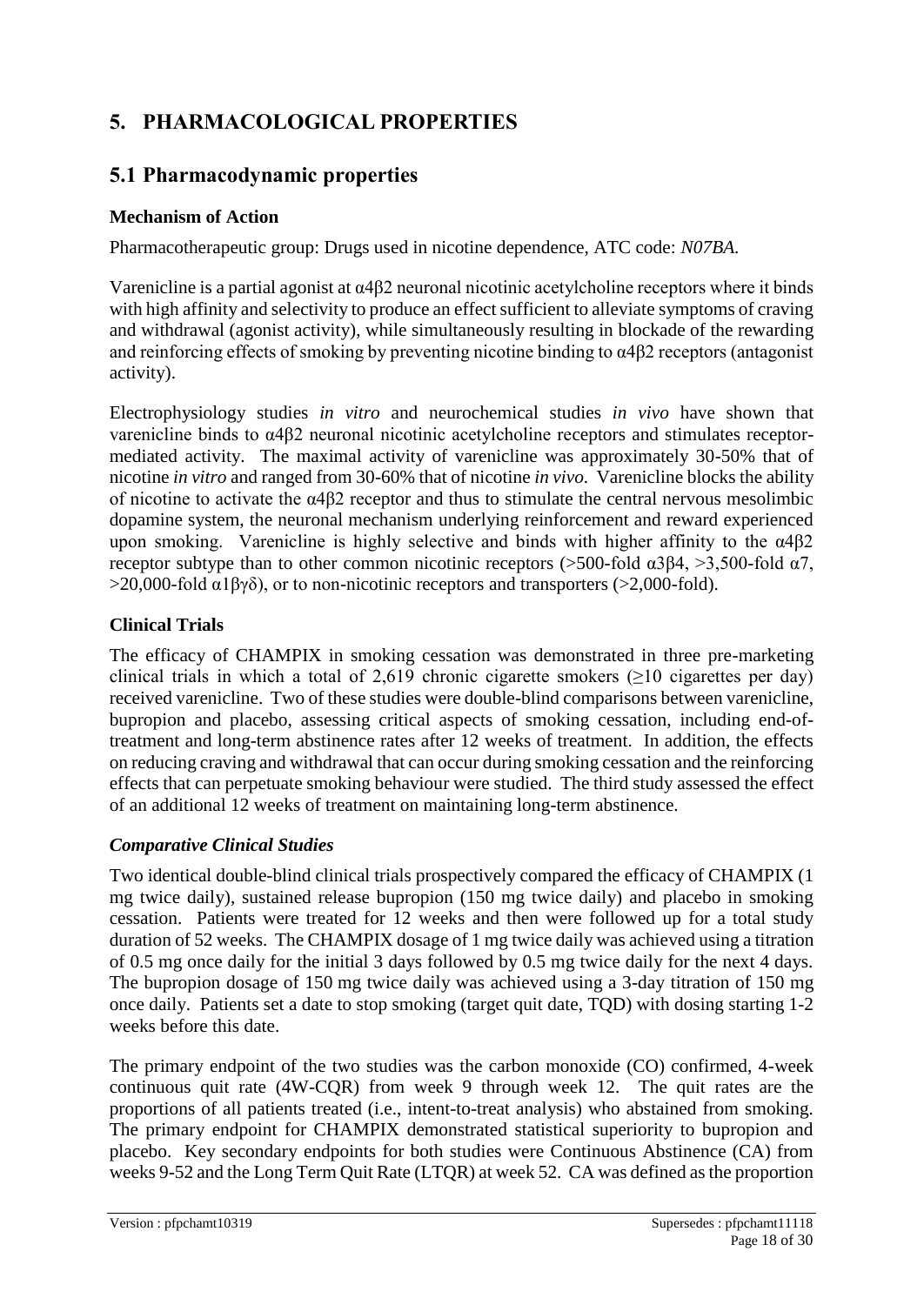of all subjects who did not smoke (not even a puff of a cigarette) from week 9 through week 52 and had an exhaled CO measurement of  $\leq 10$  ppm. LTQR was defined as the proportion of all subjects treated who were responders for the primary endpoint in the treatment phase and had no more than 6 days of cigarette smoking during the non-treatment phase.

In both studies the CO-confirmed 4-week CQR for week 9 through week 12 was superior (p<0.0001) for patients given CHAMPIX compared with the placebo and bupropion groups. Based on this endpoint, the odds of stopping on CHAMPIX were 3.91 (95% CI: 2.74, 5.59) and 3.85 (2.69, 5.50) times those of stopping on placebo in Studies 1 and 2 respectively; the odds of stopping on CHAMPIX were  $1.96$  (1.42, 2.72) to 1.89 (1.37, 2.61) times those of stopping on bupropion.

The 4W-CQR (weeks 9-12), CA (weeks 9-52) and LTQR (week 52) from Studies 1 and 2 are included in the following table:

|                 | Table 7 Continuous Quit Rates, Continuous Abstinence and Long Term Quit Rates for |  |  |
|-----------------|-----------------------------------------------------------------------------------|--|--|
| Studies 1 and 2 |                                                                                   |  |  |

|                  | Study 1 $n=1022$      |                       | Study 2 $n=1023$ |                  |                       |                      |
|------------------|-----------------------|-----------------------|------------------|------------------|-----------------------|----------------------|
|                  | 4W CQR                | <b>CA</b> wk 9-       | <b>LTOR</b>      | 4W COR           | <b>CA</b> wk 9-       | <b>LTOR</b>          |
|                  |                       | 52                    | wk $52$          |                  | 52                    | wk 52                |
| <b>CHAMPIX</b>   | $44.4\%$ <sup>a</sup> | $22.1\%$ <sup>b</sup> | $25.5\%$ °       | 44.0% $^{\rm a}$ | $23.0\%$ <sup>d</sup> | $25.4%$ <sup>e</sup> |
| <b>Bupropion</b> | 29.5%                 | 16.4%                 | 17.9%            | 30.0%            | 15.0%                 | 18.2%                |
| <b>Placebo</b>   | 17.7%                 | 8.4%                  | 9.6%             | 17.7%            | 10.3%                 | 12.6%                |

 $a$  p <0.0001 vs. placebo and bupropion

 $\frac{c}{p}$  <0.0001 vs. placebo, p=0.0161 vs. bupropion

 $d$  p <0.0001 vs. placebo, p=0.0062 vs. bupropion

 $e$  p <0.0001 vs. placebo, p=0.0205 vs. bupropion

Based on the key secondary endpoint of carbon monoxide confirmed (not even a puff of a cigarette) Continuous Abstinence from week 9 through week 52 (CA weeks 9-52), the odds of stopping on CHAMPIX were 2.66 (95% CI: 1.72, 4.11) and 3.13 (1.97, 4.97) times those of stopping on placebo in Studies 1 and 2 respectively.

For the LTQR at 52 weeks the odds of stopping smoking on CHAMPIX were 3.30 (2.13, 5.11) and 2.40 (1.60, 3.60) times those of stopping on placebo in Studies 1 and 2, respectively.

### *Patient Reported Craving, Withdrawal and Reinforcing Effects of Smoking*

In Studies 1 and 2, three aspects of smoking cessation were investigated using validated Patient Reported Outcomes questionnaires: Craving, measured by Brief Questionnaire of Smoking Urges (QSU-Brief) and Minnesota Nicotine Withdrawal Scale (MNWS) Urge to Smoke item; Withdrawal, measured by 4 MNWS subscales; and Reinforcing Effects of Smoking, measured by five Modified Cigarette Evaluation Questionnaire (mCEQ) subscales.

Across both Studies 1 and 2, craving and withdrawal were significantly reduced in patients randomised to CHAMPIX in comparison with placebo. CHAMPIX also significantly reduced reinforcing effects of smoking that can perpetuate smoking behaviour in patients who smoke during treatment compared with placebo.

 $\frac{b}{p}$   $\geq$  0.0001 vs. placebo, p=0.0640 vs. bupropion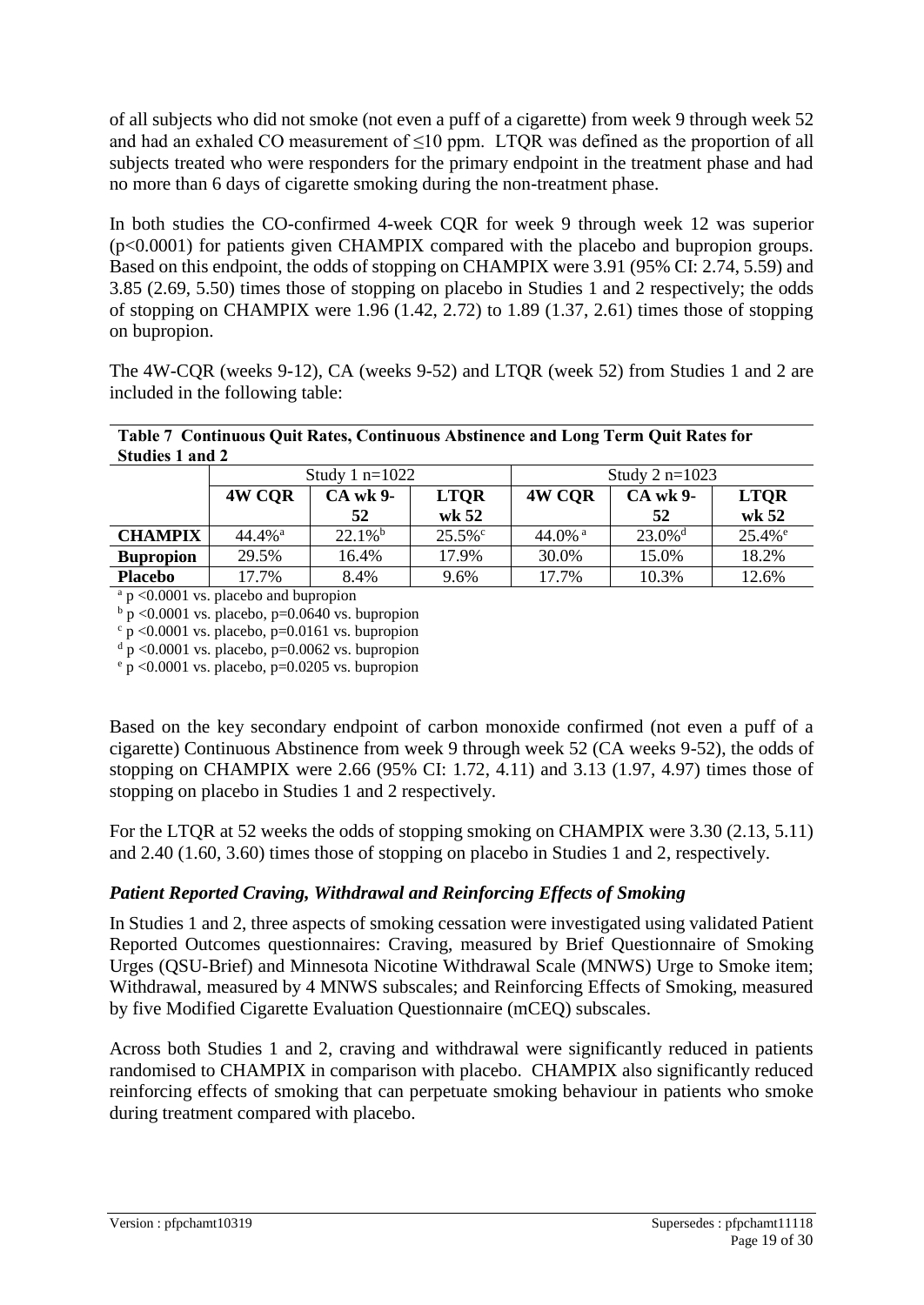### *Maintenance of Abstinence Study*

The third study assessed the benefit of an additional 12 weeks of CHAMPIX therapy on the maintenance of abstinence. Patients in this study (n=1,927) received open-label CHAMPIX 1 mg twice daily for 12 weeks. Patients who stopped smoking by week 12 were then randomised to receive either CHAMPIX (1 mg twice daily) or placebo for an additional 12 weeks for a total study duration of 52 weeks.

The primary study endpoint was the CO-confirmed continuous abstinence rate from week 13 through week 24 in the double-blind treatment phase. The two key secondary endpoints were the continuous abstinence (CA) rate for week 13 through week 52 and the long-term quit rate (LTQR) at week 52.

The key results are summarised in the following table:

| Table 8 Continuous Abstinence and Long Term Quit Rates for Maintenance of Abstinence |  |
|--------------------------------------------------------------------------------------|--|
| Study                                                                                |  |

|                 | <b>CHAMPIX</b>                                                         | Placebo |  |  |
|-----------------|------------------------------------------------------------------------|---------|--|--|
|                 | $n=602$                                                                | $n=604$ |  |  |
| CA wk 13-24     | $70.6\%*$                                                              | 49.8%   |  |  |
| CA wk 13-52     | $44.0\%$ **                                                            | 37.1%   |  |  |
| LTQR at week 52 | 47.8%***                                                               | 40.7%   |  |  |
|                 | *p<0.0001 vs. placebo, **p=0.0126 vs. placebo, ***p=0.0119 vs. placebo |         |  |  |

This study showed the benefit of an additional 12-week treatment with CHAMPIX 1 mg twice daily for the maintenance of smoking cessation compared to placebo. The odds of maintained abstinence at week 24, following an additional 12 weeks of treatment with CHAMPIX, were 2.47 times those for placebo (95% CI: 1.95, 3.15). Superiority to placebo for continuous abstinence was maintained through week 52 (Odds Ratio = 1.35, 95% CI: 1.07, 1.70).

### *Flexible Quit Date Study*

The effect of varenicline 1 mg twice a day in a flexible, patient-selected quit date setting was assessed in a double-blind, placebo-controlled study of 651 patients. Patients were randomised 3:1 to varenicline or placebo for a treatment of 12 weeks and a followed up post-treatment for another 12 weeks. In this study, 486 patients received varenicline and 165 received placebo. Patients were instructed to select a quit date after the initial week of dose titration and before the clinical visit at the end of week 5 of treatment. Patients treated with varenicline had a superior rate of CO-confirmed abstinence during weeks 9 through 12 (53.94%) compared to patients treated with placebo  $(19.4\%)$  (odds ratio 6.03; 95% CI 3.80, 9.56; p<0.0001) and from week 9 through 24 (35.2%) compared to patients treated with placebo (12.73%) (odds ratio 4.45; 95% CI 2.62, 7.55; p<0.0001). Adverse events in this study were quantitatively and qualitatively similar to those observed in premarketing studies.

**Table 9 Rates of CO-confirmed abstinence for Flexible Quit Date Study** Varenicline n=486 Placebo n=165 Odds ratio (95% CI), p value CA wk 9-12 53.9% 19.4% 6.03 (3.80, 9.56), p<0.0001 CA wk 9-24 35.2% 12.7% 4.45 (2.62, 7.55)

The key results are summarised in the following table: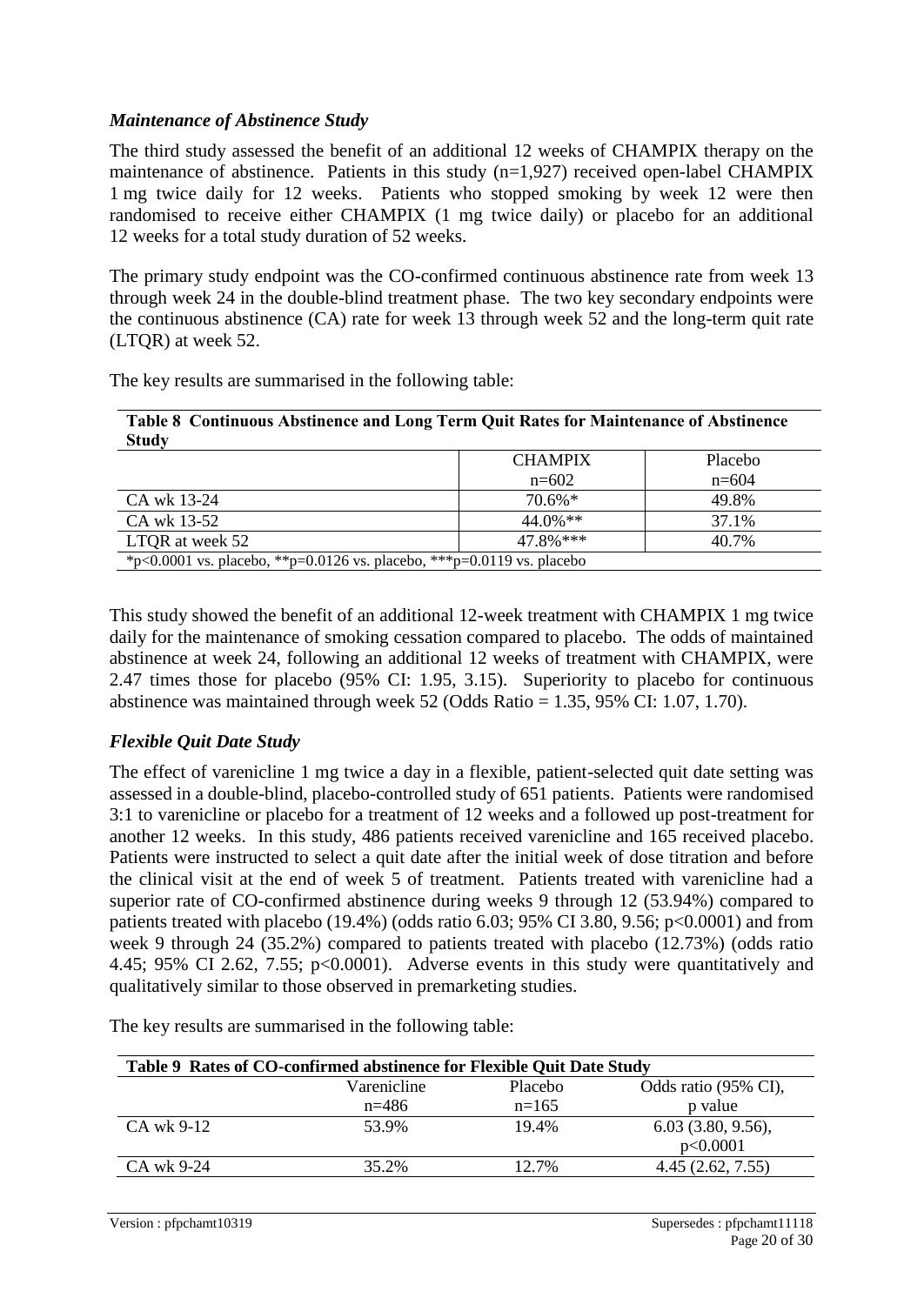### *Re-treatment with Varenicline Study*

Varenicline was evaluated in a double-blind, placebo-controlled trial of 494 patients who had made a previous attempt to quit smoking with varenicline, and either did not succeed in quitting or relapsed after treatment. Subjects were randomised 1:1 to varenicline 1 mg twice daily  $(N=249)$  or placebo  $(N=245)$  for 12 weeks of treatment and followed for up to 40 weeks posttreatment. Patients included in this study had taken varenicline for a smoking-cessation attempt in the past (for a total treatment duration of a minimum of two weeks), at least three months prior to study entry, and had been smoking for at least four weeks.

Patients treated with varenicline had a superior rate of CO-confirmed abstinence during weeks 9 through 12 (45.0%) compared to patients treated with placebo (11.8%) (odds ratio 7.08; 95% CI 4.34, 11.55;  $p<0.0001$ ) and from weeks 9 through 52 (20.1%) compared to subjects treated with placebo (3.3%) (odds ratio 9.00; 95% CI 3.97, 20.41; p<0.0001).

Adverse events in this study were quantitatively and qualitatively similar to those observed in premarketing studies.

|            | Varenicline | Placebo | Odds ratio (95% CI), |
|------------|-------------|---------|----------------------|
|            | $n=249$     | $n=245$ | p value              |
| CA wk 9-12 | 45.0%       | 11.8%   | 7.08(4.34, 11.55)    |
|            |             |         | p<0.0001             |
| CA wk 9-52 | 20.1%       | 3.3%    | 9.00(3.97, 20.41)    |
|            |             |         | p<0.0001             |

**Table 10 Rates of CO-confirmed abstinence for Retreatment with Varenicline Study**

The key results are summarised in the following table:

### *Cardiovascular Disease Study*

Varenicline was evaluated in a randomised, double-blind, placebo-controlled study of 703 patients with stable, documented cardiovascular disease (other than or in addition to hypertension) that had been diagnosed for more than 2 months. Patients aged 35 to 75 years were randomised to varenicline 1 mg twice a day or placebo for a treatment of 12 weeks and then were followed for 40 weeks post-treatment. Patients treated with varenicline had a superior rate of CO-confirmed abstinence during weeks 9 through 12 (47.3 %) compared to patients treated with placebo (14.3%) (odds ratio 6.05; 95% CI 4.13, 8.86; p<0.0001) and from week 9 through 52 (19.8%) compared to patients treated with placebo (7.4%) (odds ratio 3.19; 95% CI 1.97, 5.18; p<0.0001).

The key results are summarised in the following table:

| Table 11 Rates of CO-confirmed abstinence for Patients with Cardiovascular Disease |             |         |                      |  |
|------------------------------------------------------------------------------------|-------------|---------|----------------------|--|
|                                                                                    | Varenicline | Placebo | Odds ratio (95% CI), |  |
|                                                                                    | $n=353$     | $n=350$ | p value              |  |
| CA wk 9-12                                                                         | 47.3%       | 14.3%   | 6.05(4.13, 8.86)     |  |
|                                                                                    |             |         | p<0.0001             |  |
| CA wk 9-52                                                                         | 19.8%       | 7.4%    | 3.19(1.97, 5.18)     |  |
|                                                                                    |             |         | p<0.0001             |  |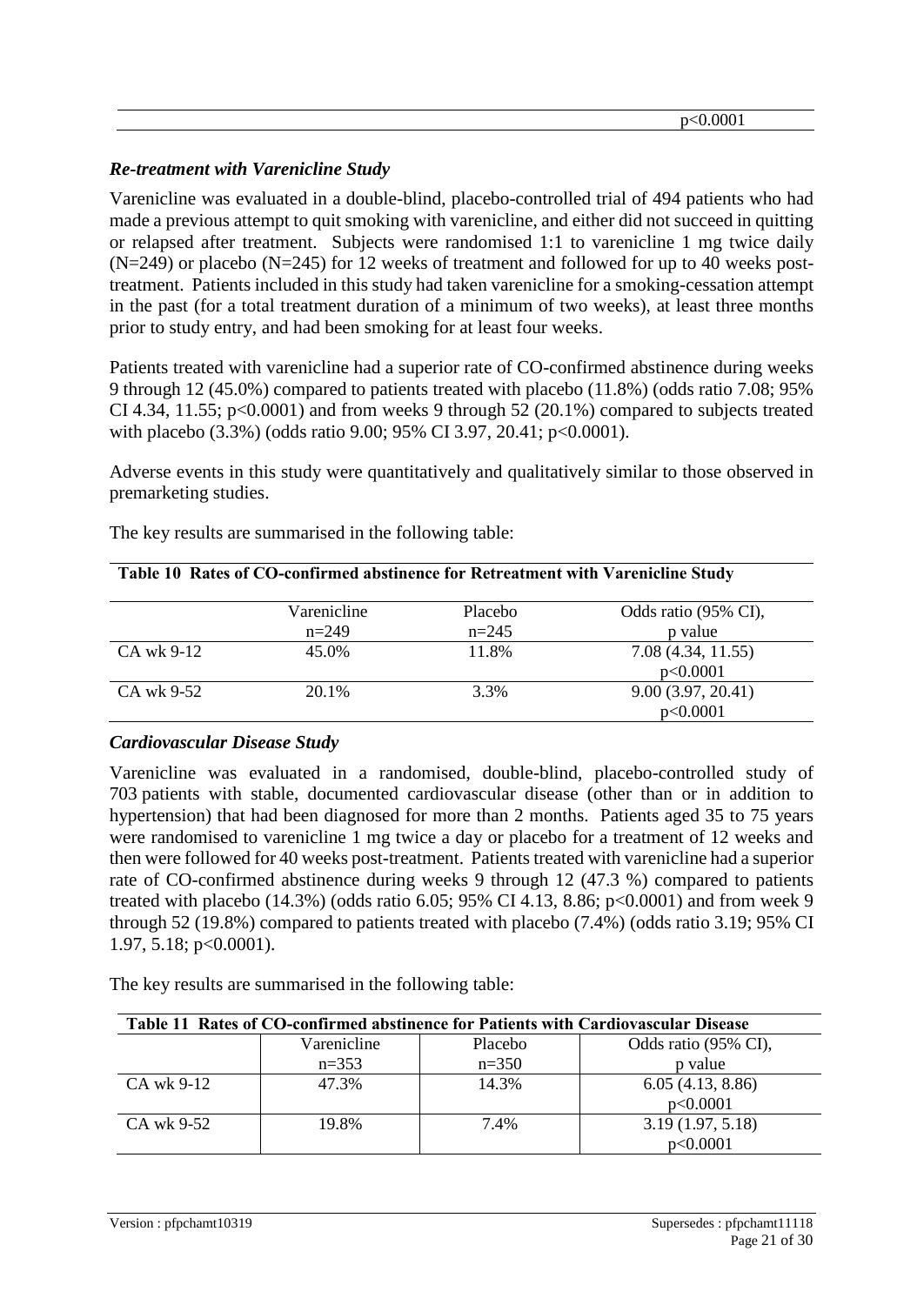### *Chronic Obstructive Pulmonary Disease (COPD) Study*

Varenicline was evaluated in a randomised, double-blind, placebo-controlled study of patients aged  $\geq$  35 years with mild-to-moderate COPD with post-bronchodilator FEV<sub>1</sub>/FVC <70% and  $FEV_1 \ge 50\%$  of predicted normal value. Patients were randomised to varenicline 1 mg twice daily (N=223) or placebo (N=237) for a treatment of 12 weeks and then were followed for 40 weeks post-treatment. Patients treated with varenicline had a superior rate of CO-confirmed abstinence during weeks 9 through 12 (41.7%) compared to patients treated with placebo (9.3%) and from week 9 through 52 (19.7%) compared to patients treated with placebo (5.9%).

| Table 12 Rates of CO-confirmed abstinence for Patients with Chronic Obstructive |             |         |                      |  |
|---------------------------------------------------------------------------------|-------------|---------|----------------------|--|
| <b>Pulmonary Disease</b>                                                        |             |         |                      |  |
|                                                                                 | Varenicline | Placebo | Odds ratio (95% CI), |  |
|                                                                                 | $n=223$     | $n=237$ | p value              |  |
| CA wk 9-12                                                                      | 41.7%       | 9.3%    | 7.65(4.51, 12.97)    |  |
|                                                                                 |             |         | p<0.0001             |  |
| CA wk 9-52                                                                      | 19.7%       | 5.9%    | 4.19(2.19, 8.00)     |  |
|                                                                                 |             |         | p<0.0001             |  |

The key results are summarised in the following table:

### *Major Depressive Disorder (MDD) Study*

Varenicline was evaluated in a randomised, double-blind, placebo-controlled study of 525 subjects with major depressive disorder without psychotic features (DSM-IV TR), on stable antidepressant treatment and/or who experienced a major depressive episode in the past 2 years and were successfully treated. Subjects aged 18 to 75 years were randomised to varenicline 1 mg BID or placebo for a treatment of 12 weeks and then followed for 40 weeks post-treatment. Subjects treated with varenicline had a superior rate of CO-confirmed abstinence during weeks 9 through 12 (35.9%) compared to subjects treated with placebo (15.6%) (odds ratio 3.35; 95% CI 2.16, 5.21;  $p<0.0001$ ) and from week 9 through 52 (20.3%) compared to subjects treated with placebo (10.4%) (odds ratio 2.36; 95% CI 1.40, 3.98; p=0.0011).

The most common adverse events ( $\geq 10\%$ ) in subjects taking varenicline were nausea (27.0%) vs. 10.4% on placebo), headache (16.8% vs. 11.2%) abnormal dreams (11.3% vs. 8.2%), insomnia (10.9% vs. 4.8%) and irritability (10.9% vs. 8.2%). Additionally, the following psychiatric AEs were reported in  $\geq 2\%$  of patients in either treatment group (varenicline or placebo, respectively): anxiety (7.0% vs. 9.3%), agitation (6.6% vs. 4.1%), depression (6.6% vs. 4.8%), tension (3.5% vs. 3.0%), depressed mood (2.7% vs. 3.7%), sleep disorder (2.7% vs. 1.5%), hostility (2.0% vs. 0.4%) and restlessness (2.0% vs. 1.9%). Psychiatric scales showed no differences between the varenicline and placebo groups and no overall worsening of depression during the study in either treatment group.

The percentage of subjects with suicidal ideation and/or behaviour was similar between the varenicline and placebo groups during treatment (6.0% and 7.5%, respectively) and the non-treatment follow-up (6.2% and 5.8%, respectively). There was one event of intentional self-injury/possible suicide attempt during treatment (Day 73) in a subject with history of alcohol abuse in the placebo group.

The key efficacy results are summarised in the following table:

### **Table 13 Rates of CO-confirmed abstinence for Patients with Major Depressive Disorder**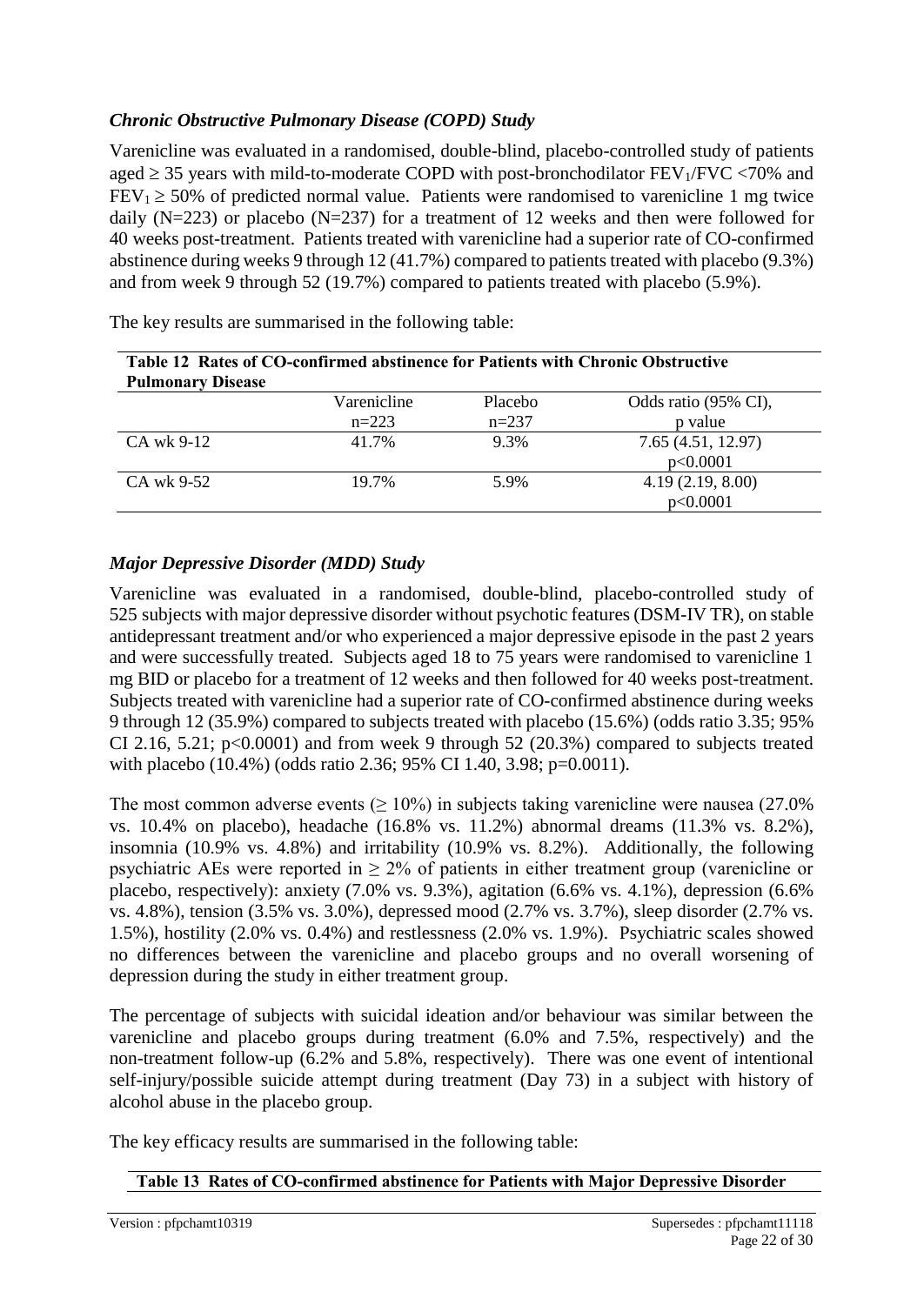|            | Varenicline | Placebo | Odds ratio (95% CI), |
|------------|-------------|---------|----------------------|
|            | $n=256$     | $n=269$ | p value              |
| CA wk 9-12 | 35.9        | 15.6    | 3.35(2.16, 5.21)     |
|            |             |         | p<0.0001             |
| CA wk 9-52 | 20.3        | 10.4    | 2.36(1.40, 3.98)     |
|            |             |         | $p=0.0011$           |

### *Stable Schizophrenia or Schizoaffective Disorder Study*

Varenicline safety and tolerability was assessed in a double-blind study of 128 smokers with stable schizophrenia or schizoaffective disorder, on antipsychotic medication, randomised 2:1 to varenicline (1 mg twice daily) or placebo for 12 weeks with 12-week non-drug follow-up.

The most common adverse events in subjects taking varenicline were nausea (23.8% vs. 14.0% on placebo), headache (10.7% vs. 18.6% on placebo) and vomiting (10.7% vs. 9.3% on placebo). Among reported neuropsychiatric adverse events, insomnia was the only event reported in either treatment group in  $\geq$  5% of subjects at a rate higher in the varenicline group than in placebo (9.5% vs. 4.7%).

Overall, there was no worsening of schizophrenia in either treatment group as measured by psychiatric scales and there were no overall changes in extra-pyramidal signs.

In the varenicline group compared to placebo, a higher proportion of subjects reported suicidal ideation or behaviour prior to enrolment (lifetime history) and after the end of active treatment period (on Days 33 to 85 after the last dose of drugs). During the active treatment period, the incidence of suicide-related events was similar between the varenicline-treated and the placebotreated subjects (11 vs. 9.3 %, respectively). The percentage of subjects with suicide-related events in the active treatment phase compared to post-treatment phase was unchanged in the varenicline group; in the placebo group, this percentage was lower in the post-treatment phase. There were no completed suicides. There was one suicidal attempt in a varenicline-treated subject whose lifetime history included several similar attempts. The limited data available from this single smoking cessation study is not sufficient to allow definitive conclusions to be drawn.

#### *Gradual Approach to Quitting Smoking Study*

Varenicline was evaluated in a 52-week double-blind placebo-controlled study of 1,510 subjects who were not able or willing to quit smoking within four weeks, but were willing to gradually reduce their smoking over a 12 week period before quitting. Subjects were randomised to either varenicline 1 mg twice daily (n=760) or placebo (n=750) for 24 weeks and followed up post-treatment through week 52. Subjects were instructed to reduce the number of cigarettes smoked by at least 50 percent by the end of the first four weeks of treatment, followed by a further 50 percent reduction from week four to week eight of treatment, with the goal of reaching complete abstinence by 12 weeks. After the initial 12-week reduction phase, subjects continued treatment for another 12 weeks. Subjects treated with varenicline had a significantly higher Continuous Abstinence Rate compared with placebo at weeks 15 through 24 (32.1% vs 6.9%; odds ratio 8.74; 95% CI 6.09, 12.53; p<0.0001) and weeks 21 through 52 (27.0% vs 9.9%; odds ratio 4.02; 95% CI 2.94, 5.50; p<0.0001).

The key results are summarised in the following table:

**Table 14 Rates of CO-confirmed abstinence for Gradual Approach to Quitting Study**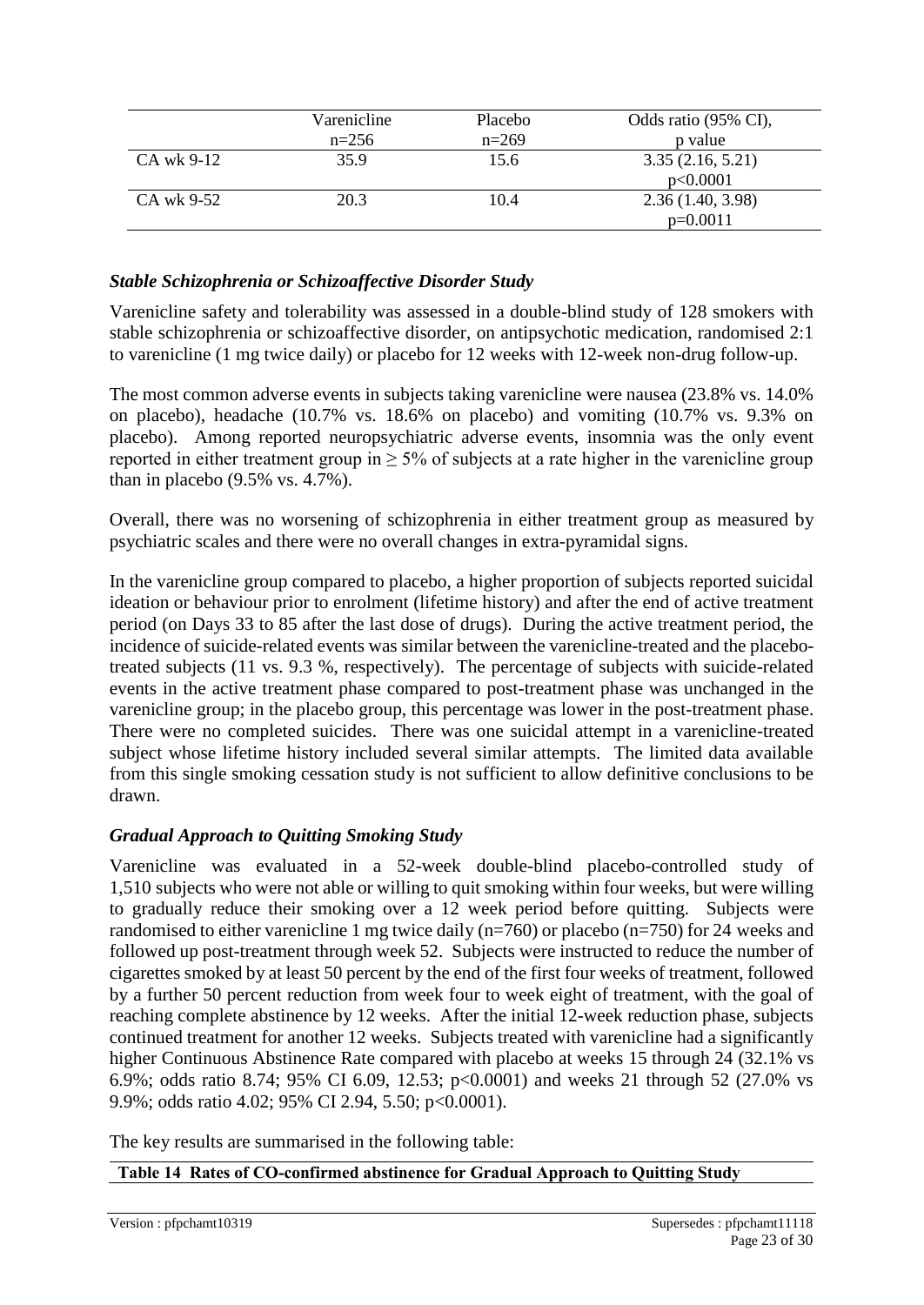|             | Varenicline | Placebo | Odds ratio (95% CI), |
|-------------|-------------|---------|----------------------|
|             | $n=760$     | $n=750$ | p value              |
| CA wk 15-24 | 32.1%       | 6.9%    | 8.74 (6.09, 12.53)   |
|             |             |         | p<0.0001             |
| CA wk 21-52 | 27.0%       | 9.9%    | 4.02(2.94, 5.50)     |
|             |             |         | p<0.0001             |

### *Neuropsychiatric Safety Study in Patients With and Without a History of Psychiatric Disorder*

Varenicline was evaluated in a randomised, double-blind, active and placebo-controlled study that included subjects with a history of psychiatric disorder (psychiatric cohort, N=4074) and subjects without a history of psychiatric disorder (non-psychiatric cohort, N=3984). Subjects aged 18-75 years, smoking 10 or more cigarettes per day were randomised 1:1:1:1 to varenicline 1 mg BID, bupropion SR 150 mg BID, nicotine replacement therapy (NRT) patch 21 mg/day with taper or placebo for a treatment period of 12 weeks; they were then followed for another 12 weeks post-treatment.

The primary safety endpoint was a composite of the following neuropsychiatric (NPS) adverse events: severe events of anxiety, depression, feeling abnormal, or hostility, and moderate or severe events of agitation, aggression, delusions, hallucinations, homicidal ideation, mania, panic, paranoia, psychosis, suicidal ideation, suicidal behaviour or completed suicide.

The most commonly reported adverse events in subjects treated with varenicline in this study were similar to those observed in premarketing studies.

Adverse events reported in  $\geq$ 10% of subjects treated with varenicline in the entire population of this study were nausea (25.3% vs. 6.8% on placebo), headache (12.2% vs. 9.9% on placebo) and abnormal dreams (10% vs. 4.6% on placebo) (see Section 4.8 – Adverse Effects (Undesirable Effects), Special Populations).

In both cohorts, subjects treated with varenicline had a superior rate of CO-confirmed abstinence during weeks 9 through 12 and 9 through 24 compared to subjects treated with bupropion, NRT patch and placebo.

The key efficacy results are summarised in the following table:

| <b>Psychiatric Disorder</b>                                |                                  |                                  |
|------------------------------------------------------------|----------------------------------|----------------------------------|
|                                                            | <b>Non-psychiatric Cohort</b>    | <b>Psychiatric Cohort</b>        |
| <b>CAR 9-12</b> n/N $(\%)$                                 |                                  |                                  |
| Varenicline                                                | 382/1005 (38.0%)                 | 301/1032 (29.2%)                 |
| Bupropion                                                  | 261/1001 (26.1%)                 | 199/1033 (19.3%)                 |
| NRT patch*                                                 | 267/1013 (26.4%)                 | 209/1025 (20.4%)                 |
| Placebo                                                    | 138/1009 (13.7%)                 | 117/1026 (11.4%)                 |
| <b>Treatment Comparisons: Odds ratio (95% CI), p value</b> |                                  |                                  |
| Varenicline vs. Placebo                                    | 4.00 (3.20, 5.00), $P<0.0001$    | $3.24$ (2.56, 4.11), P<0.0001    |
| Bupropion vs. Placebo                                      | $2.26(1.80, 2.85)$ , P<0.0001    | $1.87$ (1.46, 2.39), P<0.0001    |
| NRT patch* vs. Placebo                                     | $2.30(1.83, 2.90)$ , P<0.0001    | $2.00$ $(1.56, 2.55)$ , P<0.0001 |
| Varenicline vs. Bupropion                                  | $1.77(1.46, 2.14)$ , P<0.0001    | $1.74$ $(1.41, 2.14)$ , P<0.0001 |
| Varenicline vs. NRT patch*                                 | $1.74$ $(1.43, 2.10)$ , P<0.0001 | $1.62$ (1.32, 1.99), P<0.0001    |
| <b>CAR 9-24</b> $n/N$ (%)                                  |                                  |                                  |

**Table 15 Rates of CO-confirmed abstinence for Patients with and without a History of**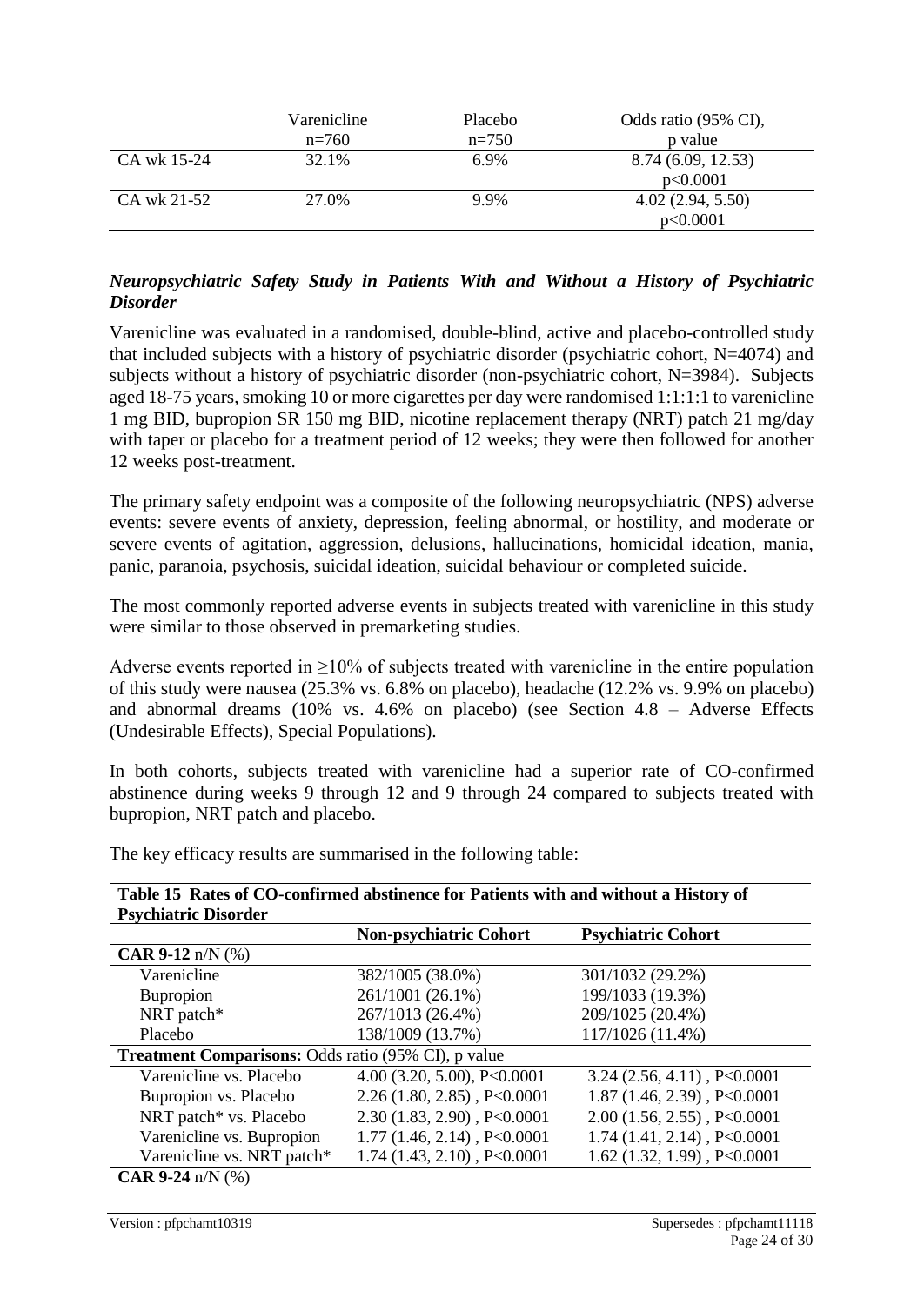|                                                            | <b>Non-psychiatric Cohort</b> | <b>Psychiatric Cohort</b>        |
|------------------------------------------------------------|-------------------------------|----------------------------------|
| Varenicline                                                | 256/1005 (25.5%)              | 189/1032 (18.3%)                 |
| Bupropion                                                  | 188/1001 (18.8%)              | 142/1033 (13.7%)                 |
| NRT patch*                                                 | 187/1013 (18.5%)              | 133/1025 (13.0%)                 |
| Placebo                                                    | 106/1009 (10.5%)              | 85/1026 (8.3%)                   |
| <b>Treatment Comparisons: Odds ratio (95% CI), p value</b> |                               |                                  |
| Varenicline vs. Placebo                                    | 2.99 (2.33, 3.83), P<0.0001   | $2.50(1.90, 3.29)$ , P<0.0001    |
| Bupropion vs. Placebo                                      | 2.00(1.54, 2.59), P<0.0001    | $1.77$ $(1.33, 2.36)$ , P<0.0001 |
| NRT patch* vs. Placebo                                     | 1.96(1.51, 2.54), P<0.0001    | $1.65$ $(1.24, 2.20)$ , P=0.0007 |
| Varenicline vs. Bupropion                                  | $1.49(1.20, 1.85) P=0.0003$   | 1.41 $(1.11, 1.79)$ , P=0.0047   |
| Varenicline vs. NRT patch*                                 | $1.52$ (1.23, 1.89), P=0.0001 | $1.51$ (1.19, 1.93), P=0.0008    |

**Table 15 Rates of CO-confirmed abstinence for Patients with and without a History of Psychiatric Disorder**

CAR=continuous abstinence rate; CI=confidence interval; NRT=Nicotine replacement therapy

\* administered as monotherapy, 21 mg QD (weeks 1-8), 14 mg QD (weeks 8-10) and 7 mg QD (weeks 10-12).

#### *Paediatric and Adolescent Population*

The efficacy and safety of varenicline was evaluated in a randomised, double-blind, placebo-controlled study of 312 patients aged 12 to 19 years, who smoked an average of at least 5 cigarettes per day during the 30 days prior to recruitment, and had a score of at least 4 on the Fagerstrom Test for Nicotine Dependence. Patients were stratified by age (12 to 16 years of age and 17 to 19 years of age) and by body weight ( $\leq$ 55 kg and  $>$ 55 kg). Following a two-week titration, patients randomised to varenicline with a body weight >55 kg received 1 mg twice daily (high dose group) or 0.5 mg twice daily (low dose group), while patients with a body weight ≤55 kg received 0.5 mg twice daily (high dose group) or 0.5 mg once daily (low dose group). Patients received treatment for 12 weeks, followed by a non-treatment period of 40 weeks, along with age-appropriate counselling throughout the study.

Results from this study showed that neither varenicline dose significantly increased continuous abstinence rates at weeks 9 through 12 of treatment compared with placebo in subjects 12 to 19 years of age. The varenicline safety profile in this study was consistent with that shown in adult studies. (See Section 4.2 – Dose and Method of Administration, Use in Paediatric and Adolescent Patients and Section 5.2 - Pharmacokinetic Properties, Use in Paediatric and Adolescent Patients).

### **5.2 Pharmacokinetic Properties**

#### **Absorption**

Maximum plasma concentrations of varenicline tartrate occur typically within 3-4 hours after oral administration. Mean (SD)  $C_{\text{max}}$  was 9.22 (2.05) ng/mL at the recommended dose of 1 mg twice daily. Following administration of multiple oral doses to healthy volunteers, steady-state conditions were reached within 4 days. Varenicline tartrate exhibits linear kinetics when given as single or repeated doses. Absorption is virtually complete after oral administration and systemic availability is high. Oral bioavailability of varenicline tartrate is unaffected by food or time-of-day dosing.

### **Distribution**

Plasma protein binding of varenicline tartrate is low (<20%) and independent of both age and renal function. Apparent volume of distribution averaged 415 litres (%CV=50) at steady-state.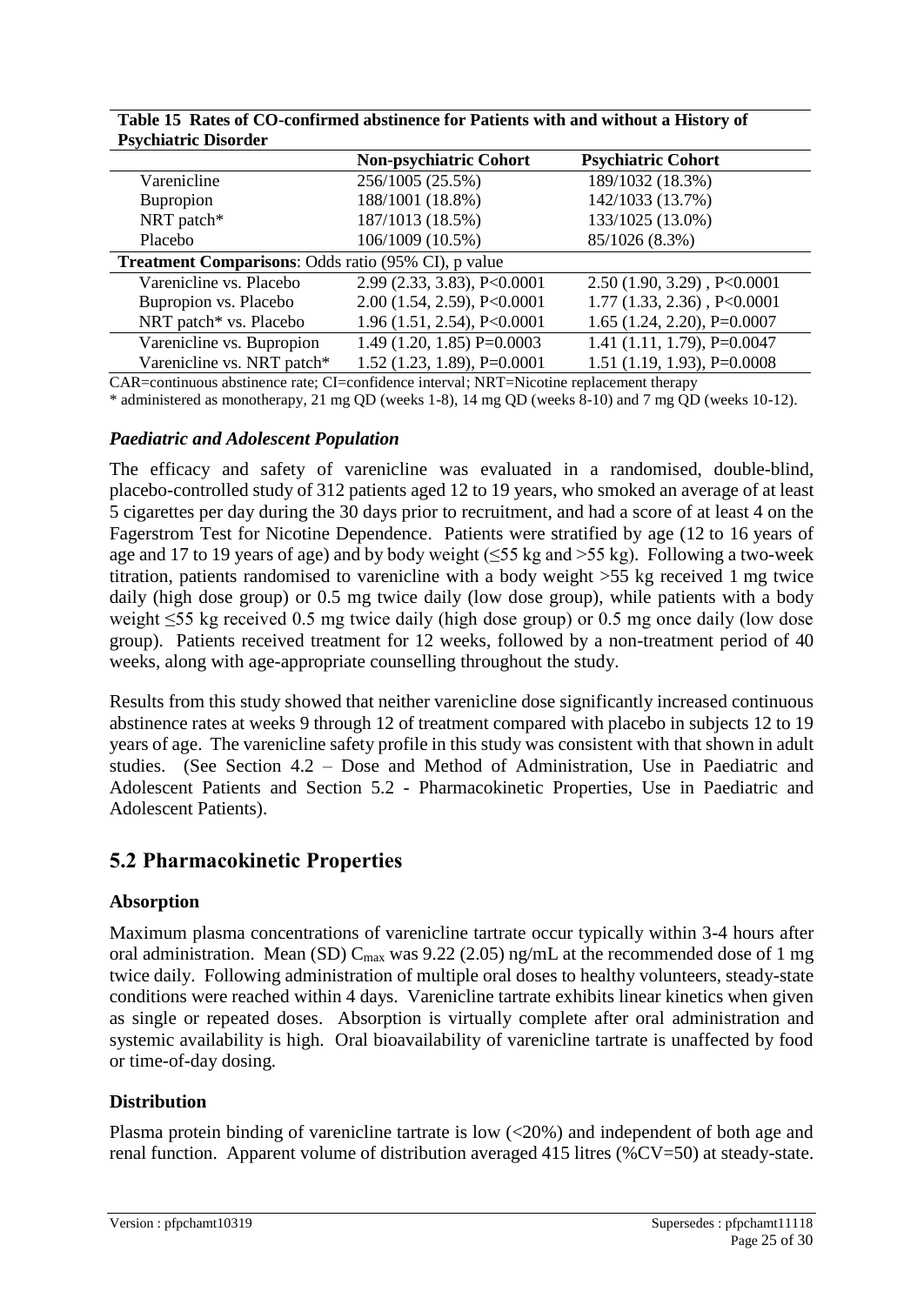### **Metabolism**

Varenicline tartrate undergoes minimal metabolism with 92% eliminated unchanged in the urine.

### **Elimination**

The elimination half-life of varenicline tartrate is approximately 24 hours (individual range 10- 58 hr). Renal elimination of varenicline tartrate is primarily through glomerular filtration along with active tubular secretion via the organic cationic transporter, OCT2.

### **Special Populations**

There are no clinically meaningful differences in varenicline tartrate pharmacokinetics due to age, race, gender, smoking status, or use of concomitant medications, as demonstrated in specific pharmacokinetic studies and in population pharmacokinetic analyses.

### *Hepatic Impairment*

Due to the absence of significant hepatic metabolism, varenicline pharmacokinetics should be unaffected in patients with hepatic insufficiency and the potential for clinically meaningful drug interactions between varenicline and metabolic inhibitors/inducers is low.

### *Renal Impairment*

Varenicline tartrate pharmacokinetics were unchanged in subjects with mild renal impairment (estimated creatinine clearance >50 mL/min and ≤80 mL/min); in patients with moderate renal impairment (estimated creatinine clearance ≥30 mL/min and ≤50 mL/min), varenicline tartrate exposure increased 1.5-fold compared with subjects with normal renal function (estimated creatinine clearance >80 mL/min). In subjects with severe renal impairment (estimated creatinine clearance <30 mL/min), varenicline tartrate exposure increased 2.1-fold. In subjects with end-stage-renal disease (ESRD), varenicline tartrate was efficiently removed by haemodialysis. While no dosing adjustment is necessary for patients with mild to moderate renal impairment, a reduced dosing frequency of 1 mg once daily is recommended for patients with severe renal impairment (see Section 4.2 – Dose and Method of Administration). Dosing should begin at 0.5 mg once daily for the first 3 days, and then increase to 1 mg once daily.

### *Elderly (>65 years)*

No dosage adjustment is necessary for elderly patients (see Section 4.2 – Dose and Method of Administration).

A combined single and multiple-dose pharmacokinetic study demonstrated that the pharmacokinetics of 1 mg varenicline tartrate given once or twice daily to 16 healthy elderly male and female smokers (aged 65-75 years) for 7 consecutive days were similar to that of younger subjects.

### *Use in Paediatric and Adolescent Patients*

Champix is not recommended for use in patients under 19 years of age because its efficacy in this population was not demonstrated.

Single and multiple-dose pharmacokinetics of varenicline have been investigated in paediatric subjects aged 12 to 17 years old (inclusive) and were approximately dose-proportional over the 0.5 mg to 2 mg daily dose range studied. Steady-state systemic exposure in adolescent patients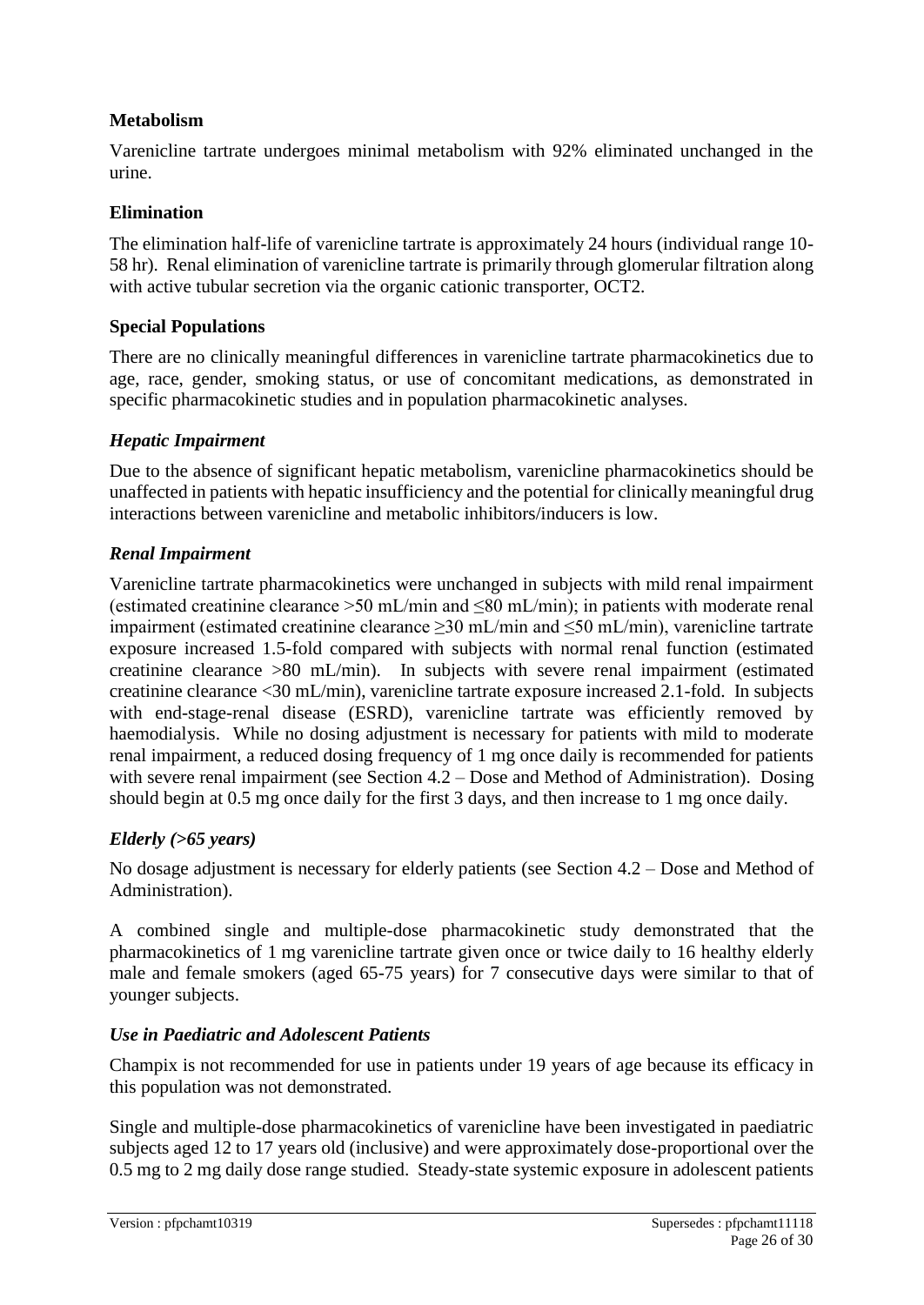of bodyweight  $>55$  kg, as assessed by AUC (0-24), was comparable to that noted for the same doses in the adult population. When a 0.5 mg dose was given twice a day, steady-state daily exposure of varenicline was, on average, higher (by approximately 40%) in adolescent patients with bodyweight ≤55 kg compared to that seen in the adult population (See Section 4.2 – Dose and Method of Administration, Use in Paediatric and Adolescent Patients and Section 5.1 – Pharmcodynamic Properties, Clinical Trials, Paediatric and Adolescent Population).

# **5.3 Preclinical Safety Data**

## **Carcinogenicity**

Carcinogenicity studies were performed in mice and rats at respective oral doses of varenicline up to 20 mg/kg/day and 15 mg/kg/day for 2 years, with respective systemic drug exposure  $(C_{\text{max}})$  up to 130 and 50 times the human plasma  $C_{\text{max}}$  at the maximal recommended dose of 1 mg twice daily. There was no evidence of carcinogenicity in mice or female rats. Male rats showed increased incidences of hibernoma (a rare tumour of brown fat) at systemic exposures of 25 times the human  $C_{\text{max}}$  (incidence 1/65 rats) and 50 times the human  $C_{\text{max}}$  (incidence 2/65 rats); the no-effect exposure was 10 times the human  $C_{\text{max}}$ . The clinical relevance of this finding has not been established.

## **Genotoxicity**

Varenicline had no genotoxic effects, with or without metabolic activation, based on the following assays: Ames bacterial mutation assay; mammalian CHO/HGPRT assay; and tests for cytogenic aberrations *in vivo* in rat bone marrow and *in vitro* in human lymphocytes.

# **6. PHARMACEUTICAL PARTICULARS**

# **6.1 List of Excipients**

Cellulose-microcrystalline, Calcium hydrogen phosphate, Croscarmellose sodium, Silica–colloidal anhydrous, Magnesium stearate, Opadry® White (for 0.5 mg), Opadry® Blue (for 1 mg), and Opadry® Clear.

# **6.2 Incompatibilities**

Incompatibilities were either not assessed or not identified as part of the registration of this medicine.

# **6.3 Shelf Life**

2 years.

# **6.4 Special Precautions for Storage**

Store below 30°C.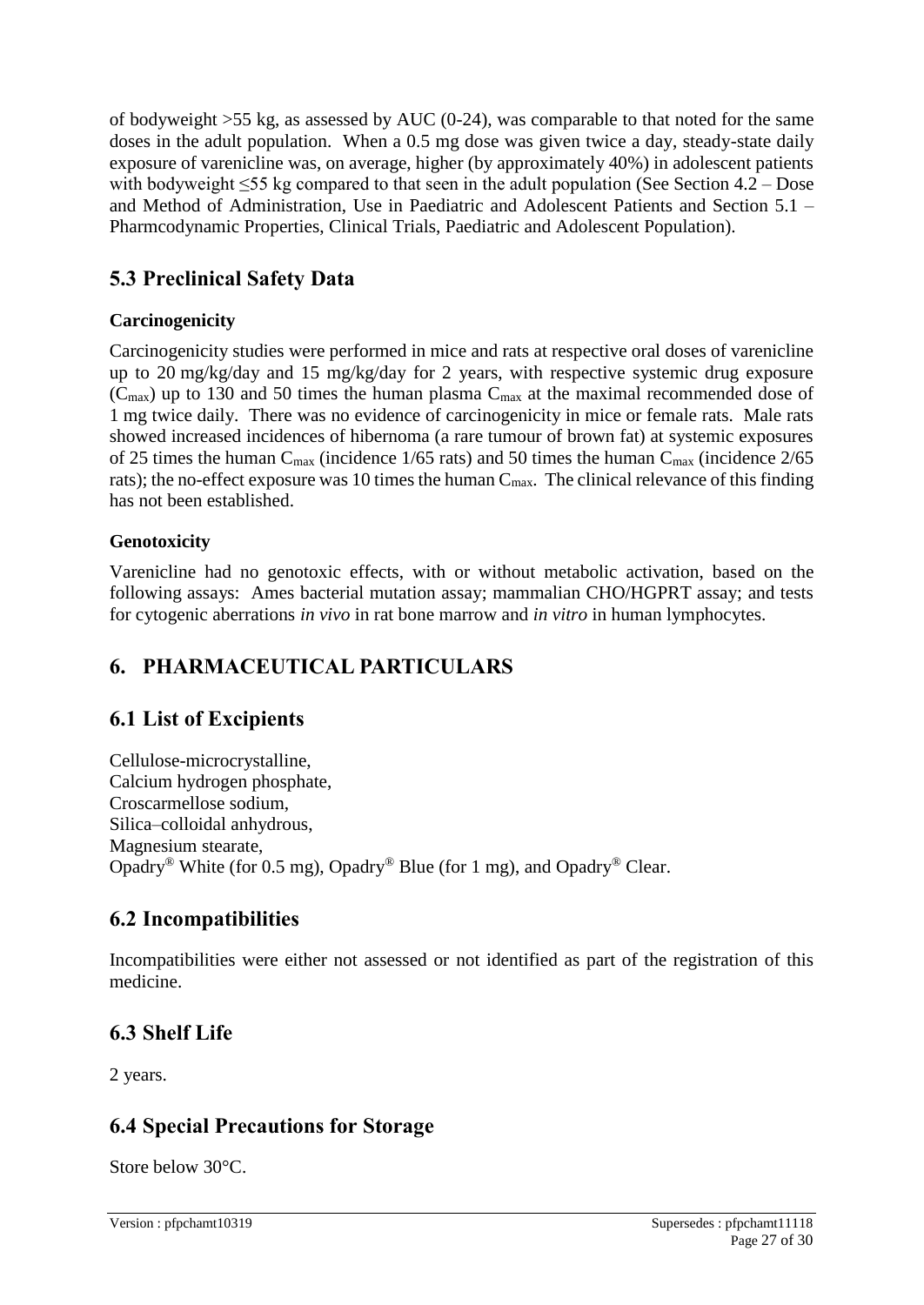## **6.5 Nature and Contents of Container**

CHAMPIX tablets are presented in PVC or Aclar/PVC blisters with aluminium foil backing, or high-density polyethylene (HDPE) bottles with polypropylene child resistant closure and an aluminium foil/polyethylene induction seal, in the following pack sizes (not all presentations marketed):

- Initiation Pack containing 11 x 0.5 mg film-coated tablets and 42 x 1 mg film-coated tablets in blisters within a secondary heat sealed wallet.
- Composite Carton containing 11 x 0.5 mg film-coated tablets and 42 x 1 mg film-coated tablets in blisters. This carton contains two heat sealed wallets. The first heat sealed wallet consists of an initial dosing pack containing 11 x 0.5 mg tablets and 14 x 1 mg tablets. The second heat sealed wallet consists of 28 x 1 mg tablets.
- Continuation pack containing 56 x 1 mg film-coated tablets in blisters within a carton or secondary heat sealed wallet.
- Composite Pack containing one blister of 11 x 0.5 mg film-coated tablets and a second blister of 14 x 1 mg film-coated tablets in a carton or a heat sealed wallet.
- Blisters containing 28 or 140 x 1 mg film-coated tablets in a carton or secondary heat sealed card packaging.
- Bottle containing 56 x 1 mg film-coated tablets.

### **6.6 Special Precautions for Disposal**

In Australia, any unused medicine or waste material should be disposed of by taking to your local pharmacy.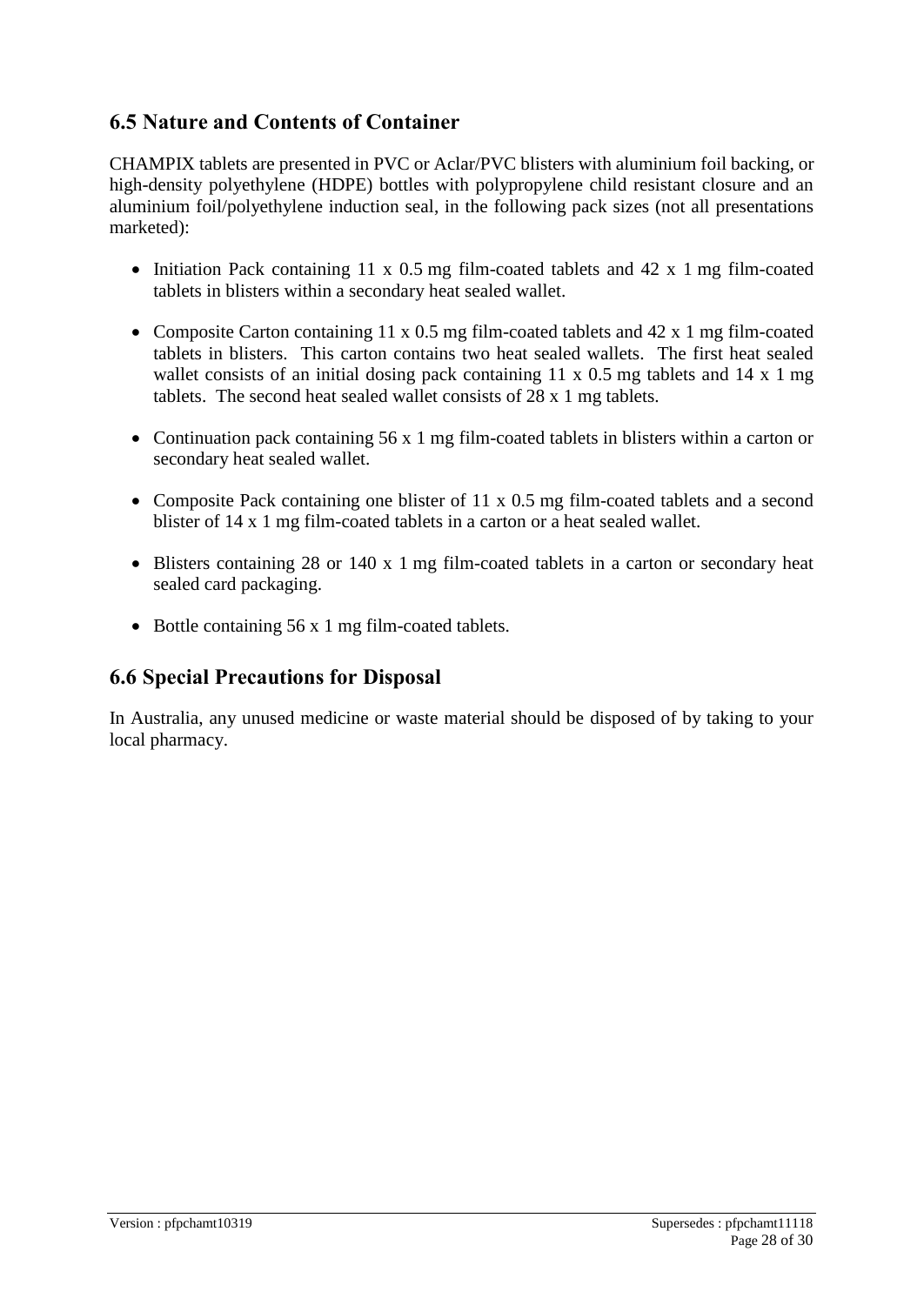## **6.7 Physicochemical Properties**



**Chemical Structure**

Varenicline tartrate powder is a white to off-white to slightly yellow solid. It is highly soluble in water. The pKa (ionisation constant) for varenicline is 9.2. The octanol-water partition coefficient (Log D) of varenicline tartrate is -1.23 at pH 5, -0.817 at pH 7 and 0.758 at pH 9.

Chemical name: 7,8,9,10–tetrahydro-6,10-methano-6*H*-pyrazino [2,3-h] [3] benzazepine, (2*R*, 3*R*)-2,3-dihydroxybutanedioate (1:1).

Molecular weight: 361.35 Daltons.

Molecular formula:  $C_{13}H_{13}N_3 \bullet C_4H_6O_6$ .

#### **CAS Number**

CAS Registry No: 375815-87-5.

## **7. MEDICINE SCHEDULE (POISONS STANDARD)**

Prescription only medicine (S4).

### **8. SPONSOR**

Pfizer Australia Pty Ltd Level 17, 151 Clarence Street Sydney NSW 2000 Toll Free Number: 1800 675 229 [www.pfizer.com.au](http://www.pfizer.com.au/)